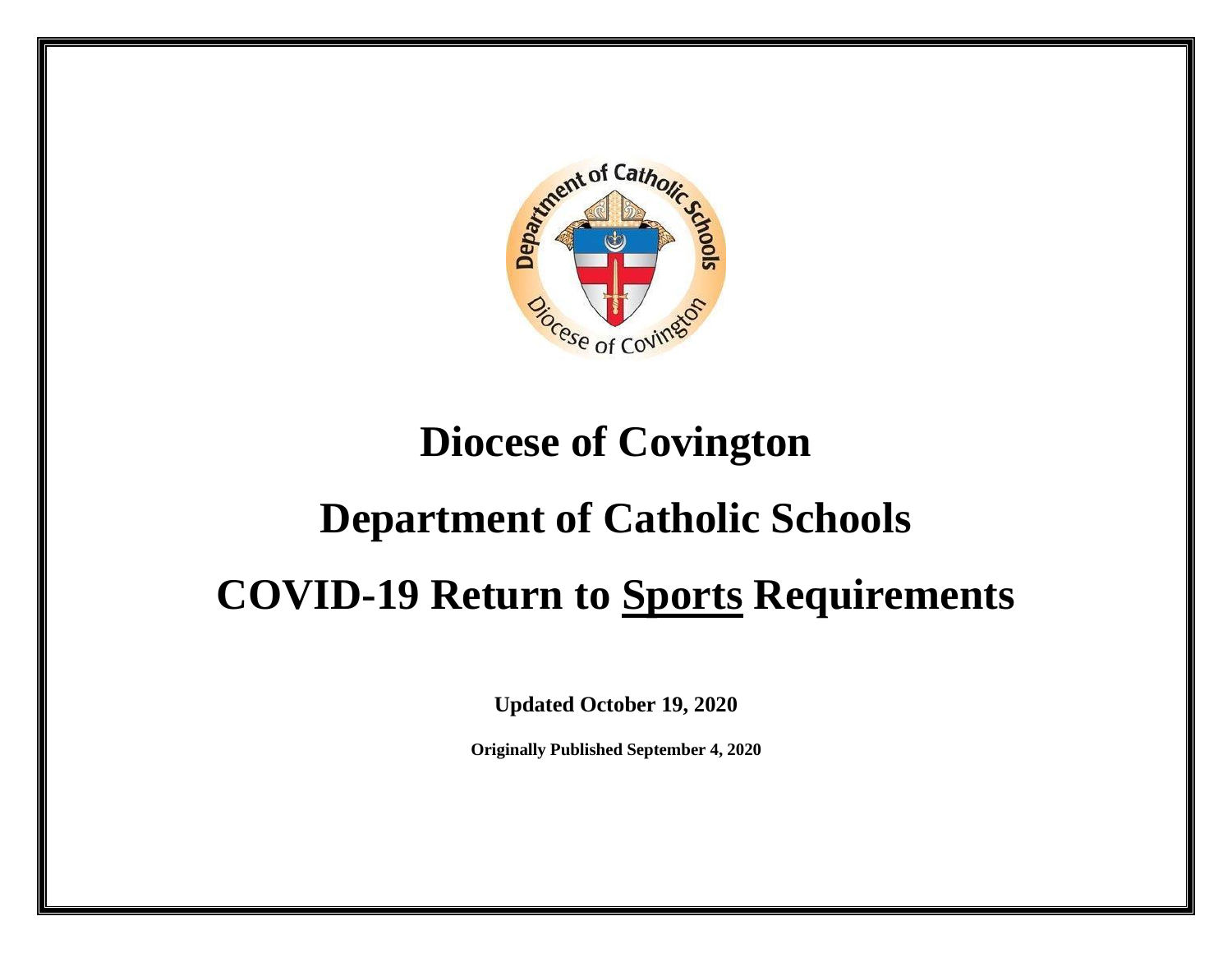### **Quick Reference Guide**

|                                      | Non-Uniformed Team Members 10     |  |
|--------------------------------------|-----------------------------------|--|
|                                      |                                   |  |
|                                      | Positive COVID-19 Case 17         |  |
|                                      |                                   |  |
| COVID-19 Exposure Procedures 32      | Pre-Event Communications 5        |  |
| COVID-19 Positive Case Procedures 33 |                                   |  |
|                                      | Return to Play - Positive Case 19 |  |
|                                      |                                   |  |
|                                      |                                   |  |
|                                      |                                   |  |
|                                      |                                   |  |
|                                      |                                   |  |
|                                      | Suspected COVID-19 Case 16        |  |
|                                      |                                   |  |
|                                      |                                   |  |
|                                      |                                   |  |
|                                      |                                   |  |

|                                      | Non-Uniformed Team Members 10     |  |
|--------------------------------------|-----------------------------------|--|
|                                      |                                   |  |
|                                      | Positive COVID-19 Case 17         |  |
|                                      |                                   |  |
| COVID-19 Exposure Procedures 32      | Pre-Event Communications 5        |  |
| COVID-19 Positive Case Procedures 33 |                                   |  |
|                                      | Return to Play - Positive Case 19 |  |
|                                      |                                   |  |
|                                      |                                   |  |
|                                      |                                   |  |
|                                      |                                   |  |
|                                      |                                   |  |
|                                      | Suspected COVID-19 Case 1         |  |
|                                      |                                   |  |
|                                      |                                   |  |
|                                      |                                   |  |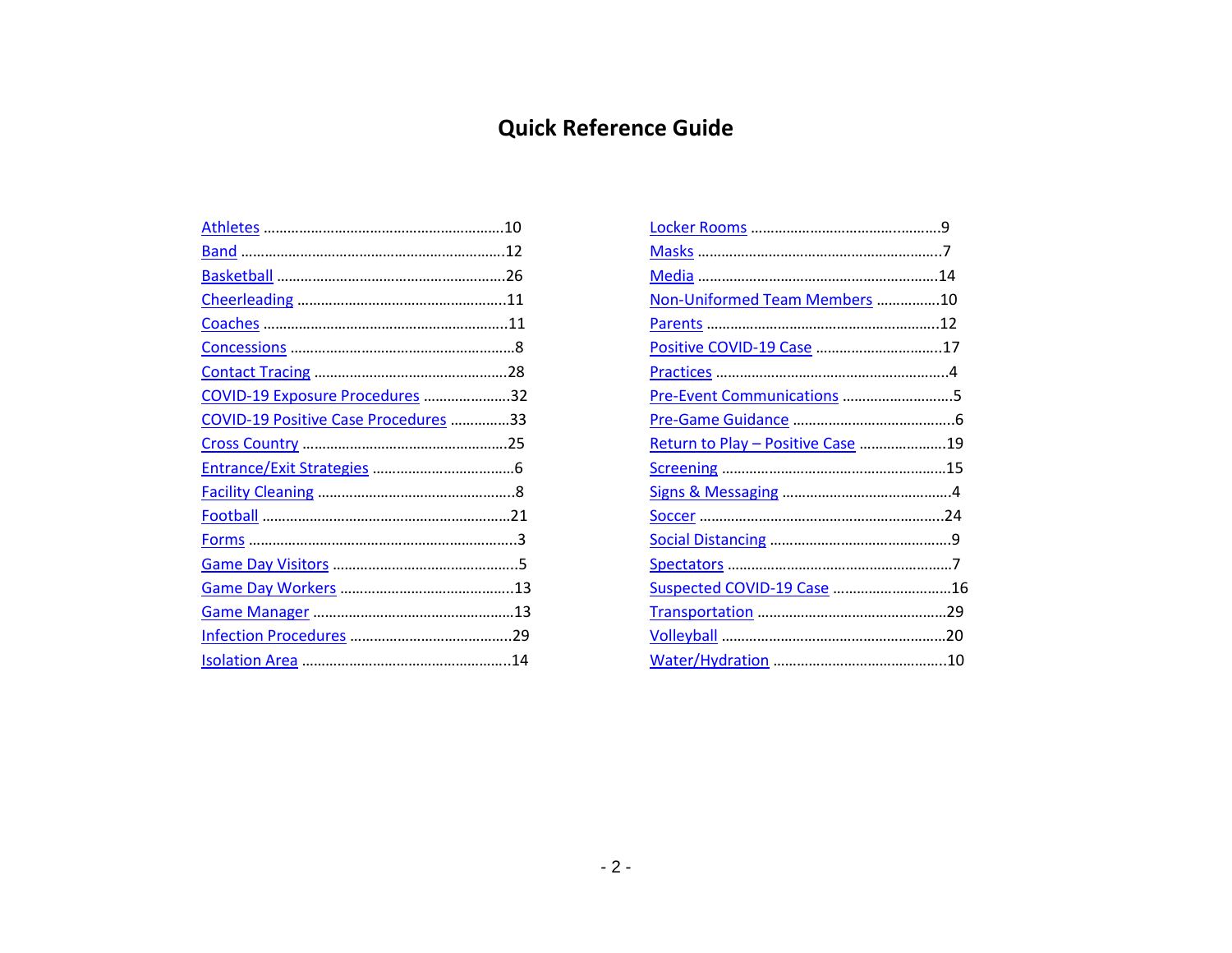<span id="page-2-0"></span>

| <b>Sports Activity</b>                                 | <b>Diocesan Requirements</b>                                                                                                                                                                                                                                                                                                                                                                             | <b>Diocesan Guidelines</b> |
|--------------------------------------------------------|----------------------------------------------------------------------------------------------------------------------------------------------------------------------------------------------------------------------------------------------------------------------------------------------------------------------------------------------------------------------------------------------------------|----------------------------|
| <b>Athlete</b><br>Acknowledgement<br>Form              | Each student athlete and their parent/guardian must<br>sign the "Student Athlete Acknowledgement" form.<br>The student athlete must complete a daily health<br>assessment before attending any school-sponsored<br>athletic activity.<br>The student agrees to follow all Diocese of Covington<br>requirements in order to participate in the school-<br>sponsored athletic activity.                    |                            |
| <b>Employee Health</b><br><b>Assessment</b>            | Each employee must sign an "Employee<br>Acknowledgement of Responsibility to Perform Daily<br>Personal Health Assessment."<br>Employee completes a daily personal health assessment<br>$\blacksquare$<br>before the employee leaves for the athletic activity.                                                                                                                                           |                            |
| <b>Essential Volunteer</b><br><b>Health Assessment</b> | School volunteers who are deemed essential to school<br>operations (including athletics) by the principal must<br>sign an "Essential Volunteer Acknowledgement of<br>Responsibility to Perform Daily Personal Health<br>Assessment."<br>Essential volunteer completes a personal health<br>٠<br>assessment before the volunteer leaves for the athletic<br>activity they are scheduled to volunteer for. |                            |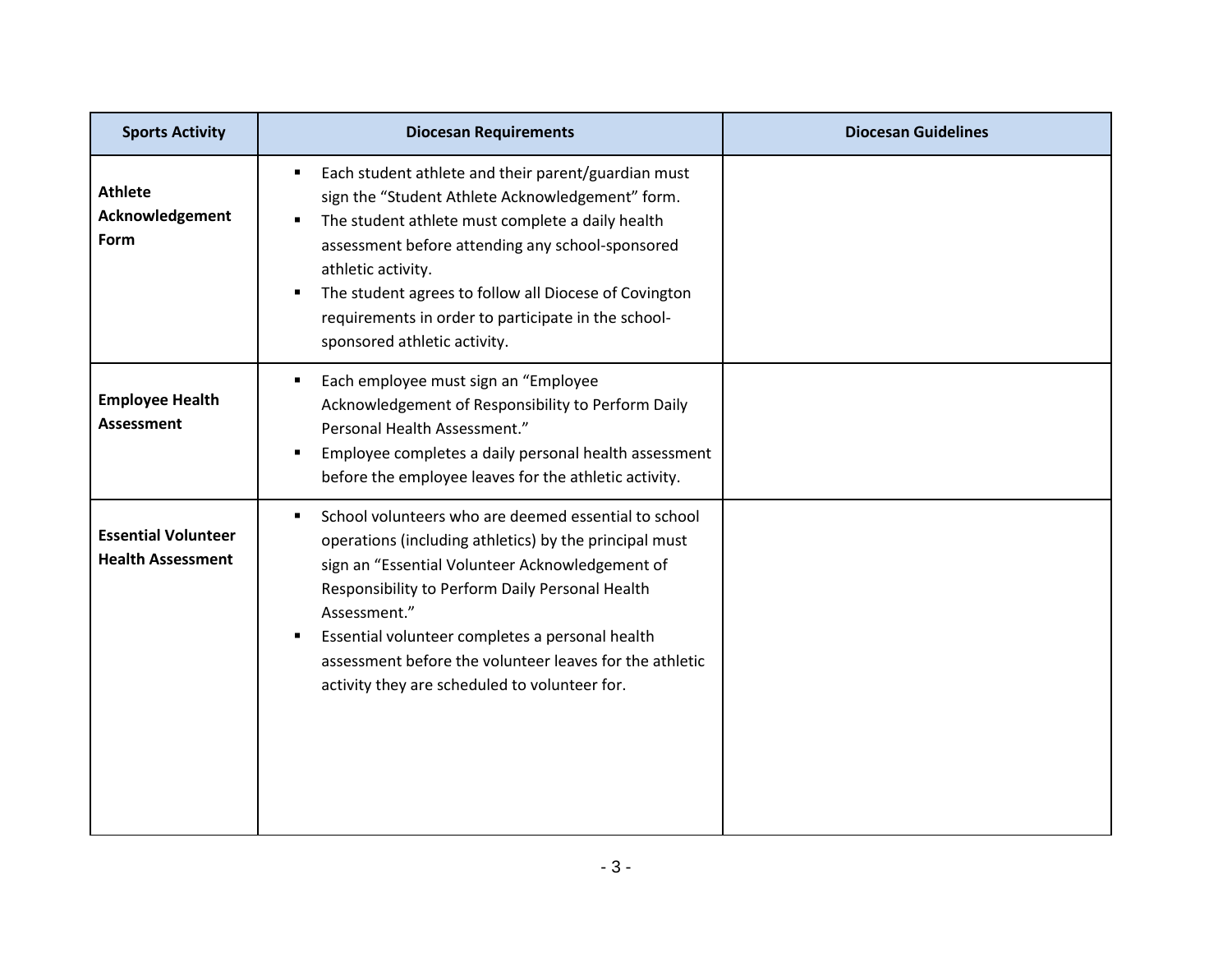<span id="page-3-1"></span><span id="page-3-0"></span>

| <b>Sports Activity</b>    | <b>Diocesan Requirements</b>                                                                                                                                                                                                                                                                                                                                                                                                                                                                                                                            | <b>Diocesan Guidelines</b>                                                                                                                                                                                                                                                                                                   |
|---------------------------|---------------------------------------------------------------------------------------------------------------------------------------------------------------------------------------------------------------------------------------------------------------------------------------------------------------------------------------------------------------------------------------------------------------------------------------------------------------------------------------------------------------------------------------------------------|------------------------------------------------------------------------------------------------------------------------------------------------------------------------------------------------------------------------------------------------------------------------------------------------------------------------------|
| <b>Signs and Messages</b> | Post signs in highly visible locations (e.g., entrances,<br>restrooms) that promote everyday protective measures<br>and describe how to stop the spread of germs (such as<br>by properly washing hands and properly wearing a cloth<br>face covering).<br>Regularly broadcast announcements on the PA system<br>on the ways to reduce the spread of COVID-19.<br>Post signs on front doors informing visitors of the<br>screening requirements required before entering<br>(temperatures/symptoms).<br>Facilities must be marked for six feet distance. | Include messages (for example, videos)<br>about behaviors that prevent the spread of<br>COVID-19 when communicating with staff<br>and families (such as on school websites, in<br>emails, and on school social media accounts).<br>Find free CDC print and digital resources on<br>CDC's communications resources main page. |
| <b>Practices</b>          | Continue following the practice protocols established by<br>KHSAA. This includes:<br>o Temperature checks/screening upon arrival<br>Masks<br>$\Omega$<br>Hand sanitizer available<br><sup>o</sup><br>o Personal water bottles only<br>o Shared equipment is sanitized<br>o Students bring and use their own equipment<br>whenever possible<br>o Team meetings take place outdoors and with<br>spacing<br>o Locker room restrictions<br>o Practice drills and activities adheres to<br>KHSAA protocols                                                   |                                                                                                                                                                                                                                                                                                                              |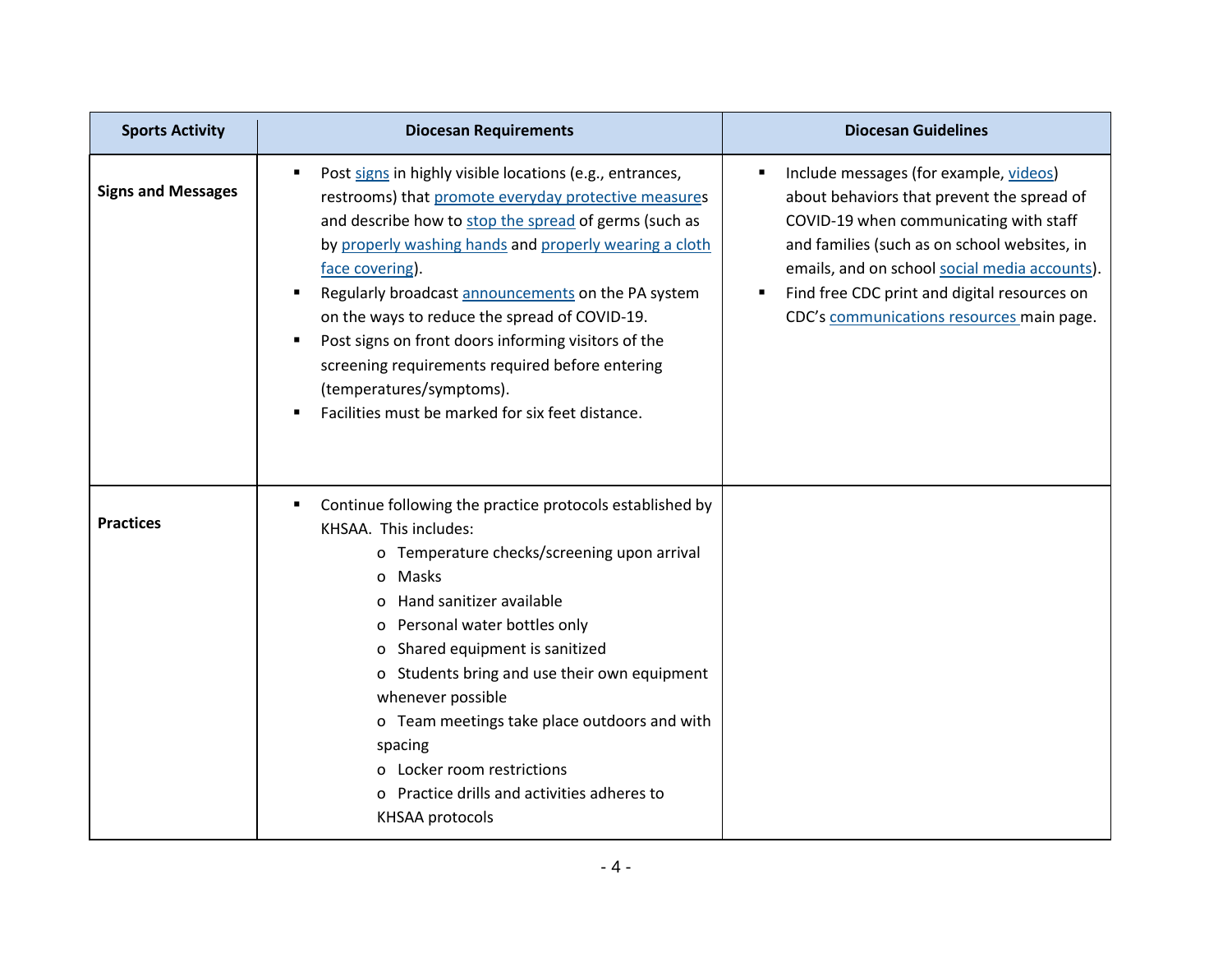<span id="page-4-1"></span><span id="page-4-0"></span>

| <b>Sports Activity</b>                                | <b>Diocesan Requirements</b>                                                                                                                                                                                                                                                                                                                                                                                                                                                                                                                                                                                                                                                                                       | <b>Diocesan Guidelines</b> |
|-------------------------------------------------------|--------------------------------------------------------------------------------------------------------------------------------------------------------------------------------------------------------------------------------------------------------------------------------------------------------------------------------------------------------------------------------------------------------------------------------------------------------------------------------------------------------------------------------------------------------------------------------------------------------------------------------------------------------------------------------------------------------------------|----------------------------|
| <b>Pre-Event</b><br>Communication                     | Host schools are to communicate before an event best<br>practices and/or local restrictions regarding mitigation<br>of COVID-19 to the visiting team, officials, media, fans,<br>etc.<br>Communications between member schools are to<br>include, but is not limited to, information regarding<br>parking, ticketing, spectator limits, concessions, locker<br>rooms, payment methods, entrance/exit gates, bands,<br>cheerleaders, etc.                                                                                                                                                                                                                                                                           |                            |
| <b>Determining Game</b><br>Day Essential<br>Personnel | The KHSAA has created tiers to define game day<br>attendance. The three tiers are as follows:<br>Tier 1 (Essential): Athletes, coaches, event staff,<br>$\circ$<br>medical staff, security<br>Tier 2 (Preferred): Media, Limited Squad of<br>$\circ$<br>Cheerleaders, Limited Squad of Band Members<br>Tier 3 (Non-essential): Spectators, vendors<br>$\circ$<br>For the Diocese of Covington schools, Tier 1 and Tier 2<br>attendees are permitted as long as all other<br>requirements pertaining to their role at the game is<br>followed.<br>Tier 3 or non-essential visitors has been restricted to<br>family of the athlete only. Each athlete will be able to<br>purchase two tickets for family to attend. |                            |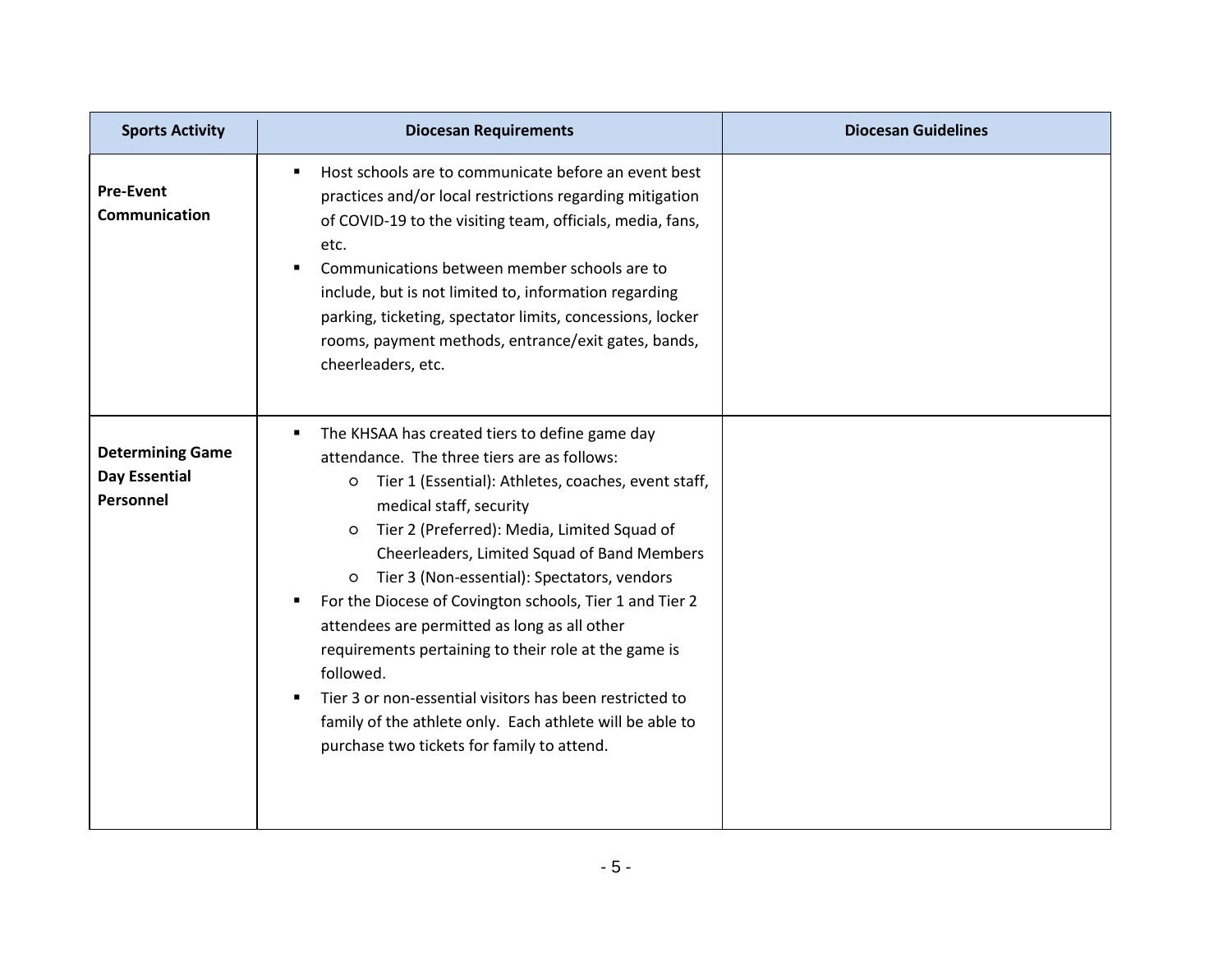<span id="page-5-1"></span><span id="page-5-0"></span>

| <b>Sports Activity</b>                    | <b>Diocesan Requirements</b>                                                                                                                                                                                                                                                                                                                                                                                                                                                                                                                                                                                                                                                                                                                                                                                              | <b>Diocesan Guidelines</b> |
|-------------------------------------------|---------------------------------------------------------------------------------------------------------------------------------------------------------------------------------------------------------------------------------------------------------------------------------------------------------------------------------------------------------------------------------------------------------------------------------------------------------------------------------------------------------------------------------------------------------------------------------------------------------------------------------------------------------------------------------------------------------------------------------------------------------------------------------------------------------------------------|----------------------------|
| <b>Pre-Contest</b><br>Guidance            | Limit the Officials/Scorers Table to essential personnel<br>(Tier 1) while allowing for social distancing (also using<br>mask/face coverings) and those not deemed Tier 1 be<br>provided an alternate seating location.<br>Limit the team bench including the field/court to only<br>Tier 1 participants.<br>Make sure facilities have been properly sanitized and<br>have hand sanitizer and disposable mask/face coverings<br>available. Clean and disinfect frequently touched<br>surfaces and equipment.<br>No community water stations/coolers. Everyone<br>(including officials) must have their own drink container.<br>Pre-game protocol must be developed in advance<br>(anthem, introductions, etc.)<br>Pre-game, quarter, half-time and post-game meetings<br>shall follow all social distancing requirements. |                            |
| <b>Entrance/Exit</b><br><b>Strategies</b> | The Game Manager* and/or security should prevent<br>٠<br>groups from congregating at the entrance and exit of<br>the facilities.<br>To limit congregating, staggered entry and ground<br>٠<br>markings to indicate 6 feet spacing should be utilized.<br>Spectators should go directly to their vehicles at the<br>conclusion of the game.<br>*Game Manager details can be found on p. 12.                                                                                                                                                                                                                                                                                                                                                                                                                                |                            |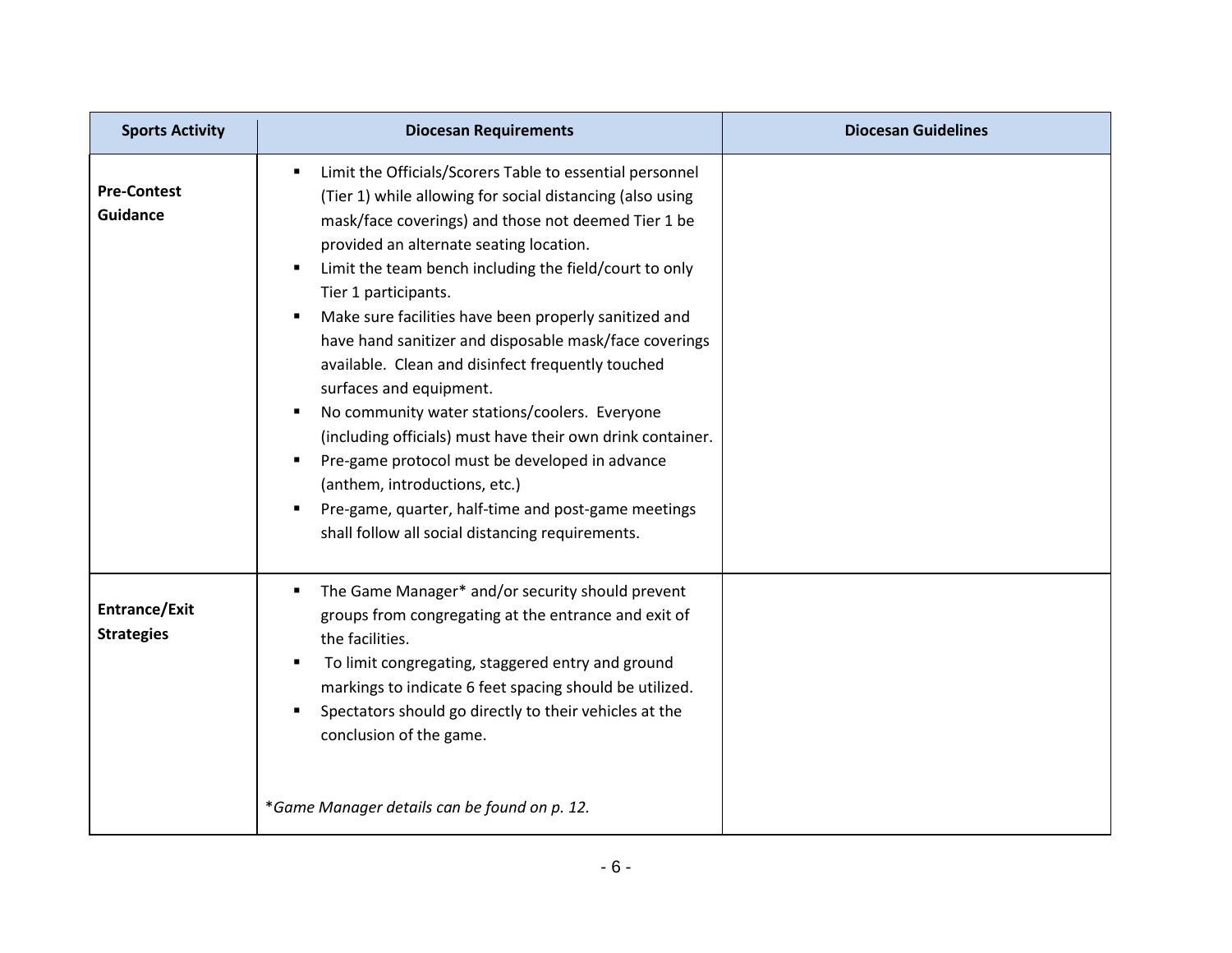<span id="page-6-1"></span><span id="page-6-0"></span>

| <b>Sports Activity</b>                       | <b>Diocesan Requirements</b>                                                                                                                                                                                                                                                                                                                                                                                                                                                                                                                                                                                                                                                                                                                                                                             | <b>Diocesan Guidelines</b>                                                                                     |
|----------------------------------------------|----------------------------------------------------------------------------------------------------------------------------------------------------------------------------------------------------------------------------------------------------------------------------------------------------------------------------------------------------------------------------------------------------------------------------------------------------------------------------------------------------------------------------------------------------------------------------------------------------------------------------------------------------------------------------------------------------------------------------------------------------------------------------------------------------------|----------------------------------------------------------------------------------------------------------------|
| Masks/Face<br><b>Coverings</b>               | All individuals entering a venue before, during and after<br>a contest must wear a mask/face covering.<br>All coaches and non-competitors will wear a mask/face<br>covering.<br>A "gaiter" complies with this requirement provided it is<br>properly worn covering the nose and mouth when the<br>player is not participating.<br>Anyone who is not engaged in strenuous physical<br>activity is to be wearing a mask/face covering.                                                                                                                                                                                                                                                                                                                                                                     |                                                                                                                |
| <b>Spectators &amp;</b><br><b>Attendance</b> | Spectators will be limited to two family members per<br>athlete. This number could be reduced depending on<br>the facility capacity.<br>Ticket purchases must be made in advance to eliminate<br>cash exchanges at the entrance.<br>Spectators must be seated at least 6 feet apart or<br>greater from other spectators who are not in the family<br>unit.<br>Spectators should complete a temperature<br>screening/health check prior to attending the game. An<br>additional screening may be required to be admitted.<br>Spectators must avoid congregating at the<br>entrance/exits and in the parking lots. If the attendee is<br>waiting in line, 6 feet spacing must be between guests.<br>Student ticket sales are not permitted at this time.<br>There will be no student section at the games. | Schools are encouraged to find alternative<br>ways to broadcast games for those unable to<br>attend in-person. |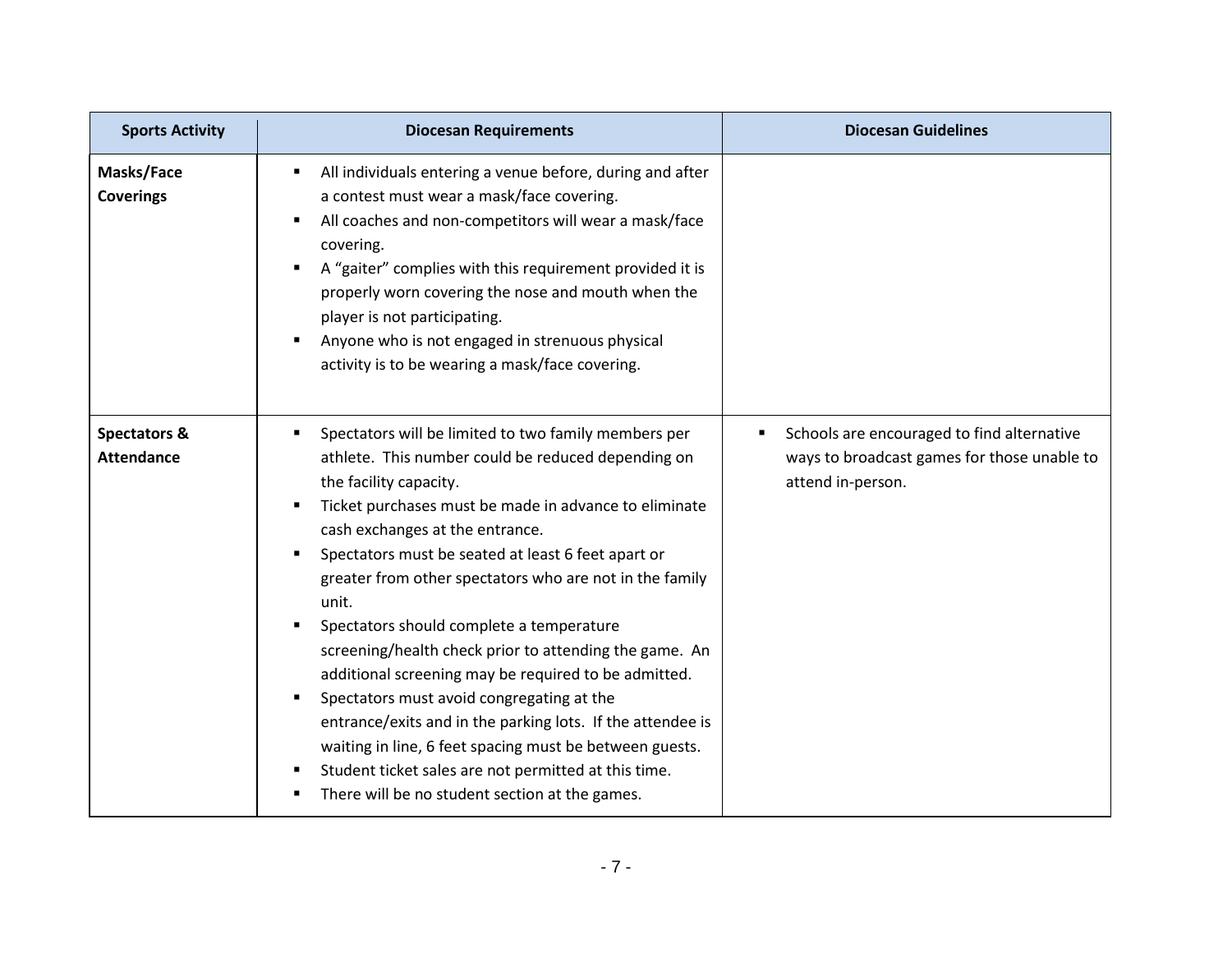<span id="page-7-1"></span><span id="page-7-0"></span>

| <b>Sports Activity</b>                         | <b>Diocesan Requirements</b>                                                                                                                                                                                                                                                                                                                                                                                                                                                                                                                                                                                                                                       | <b>Diocesan Guidelines</b>                                                                                                                                                               |
|------------------------------------------------|--------------------------------------------------------------------------------------------------------------------------------------------------------------------------------------------------------------------------------------------------------------------------------------------------------------------------------------------------------------------------------------------------------------------------------------------------------------------------------------------------------------------------------------------------------------------------------------------------------------------------------------------------------------------|------------------------------------------------------------------------------------------------------------------------------------------------------------------------------------------|
| Spectators &<br><b>Attendance</b><br>Continued | Spectators who fail to abide by the safety requirements<br>may lose their privilege to attend games. This could also<br>result in a change to no spectators at games.<br>No season passes or conference passes will be accepted.<br>No spectators are permitted on the field/court after<br>games.<br>Tailgating is not permitted.                                                                                                                                                                                                                                                                                                                                 |                                                                                                                                                                                          |
| <b>Concessions</b>                             | Concessions will not be available at any sports games or<br>facilities.                                                                                                                                                                                                                                                                                                                                                                                                                                                                                                                                                                                            |                                                                                                                                                                                          |
| <b>Facility Cleaning</b>                       | Follow the school cleaning protocols. This includes:<br>٠<br>Utilize Guidance on Safety Expectations and<br>O<br><b>Best Practices for Kentucky Schools</b><br>https://education.ky.gov/comm/Documents/Saf<br>ety%20Expectations FINAL%20DOC.pdf<br>Utilize KDE Facilities and Logistics<br>O<br>https://education.ky.gov/comm/Documents/Ph<br>ase%20II%20Reopening%20Considerations%20F<br>acilities%20and%20Logistics%20FINAL.pdf<br>Facilities are to be marked to show the traffic direction<br>and social distancing.<br>High touch areas must be wiped down and sanitized<br>before the group enters and after leaving.<br>Hand sanitizer must be available. | Designate one-way traffic when possible or<br>٠<br>staying to the right side.<br>Designate certain doors/stairwells for entry<br>and exit.<br>Identify and reduce areas of congregation. |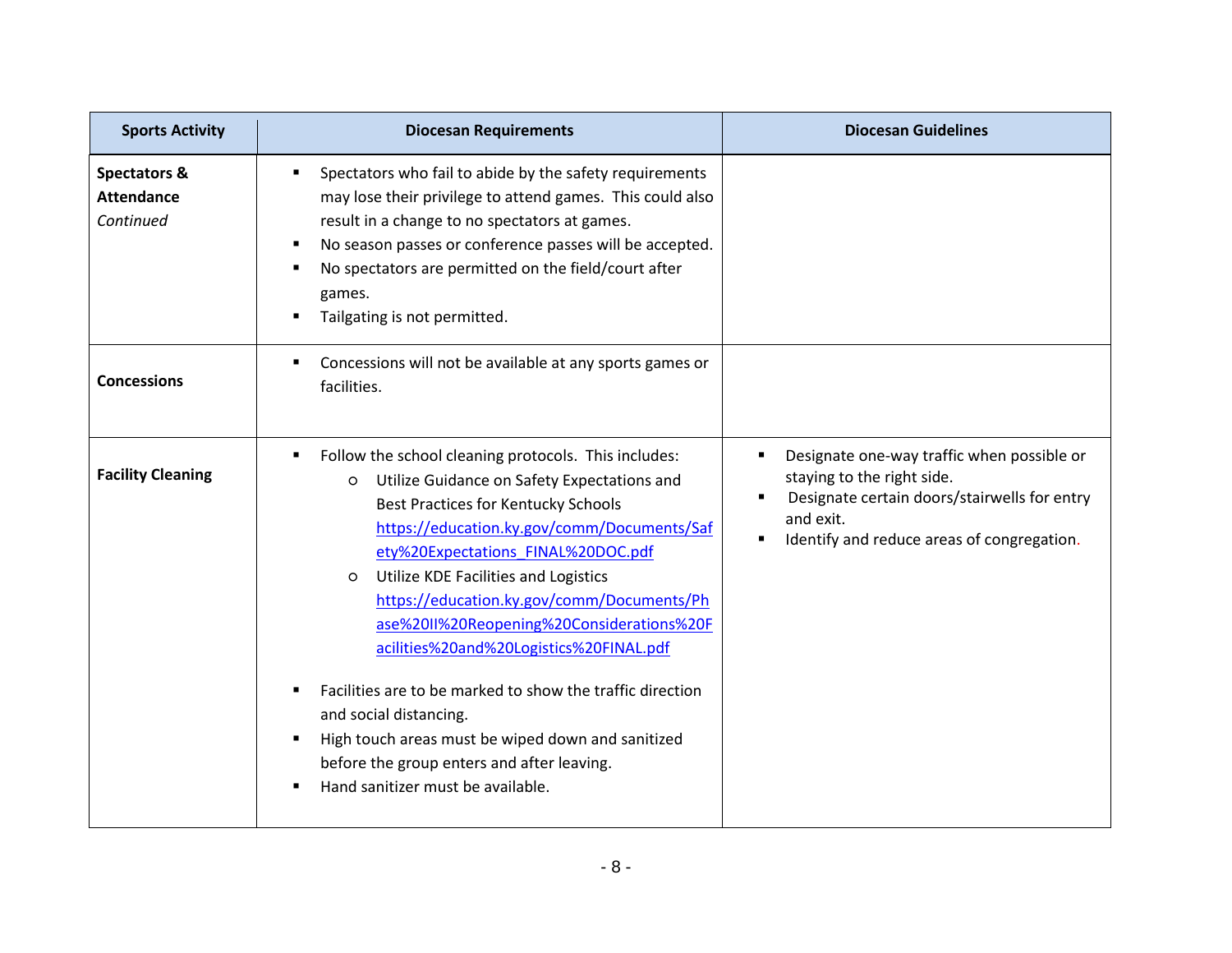<span id="page-8-1"></span><span id="page-8-0"></span>

| <b>Sports Activity</b>   | <b>Diocesan Requirements</b>                                                                                                                                                                                                                                                                                                                                                                                                                                                                                                                                                                                                                                                  | <b>Diocesan Guidelines</b>                                                                                       |
|--------------------------|-------------------------------------------------------------------------------------------------------------------------------------------------------------------------------------------------------------------------------------------------------------------------------------------------------------------------------------------------------------------------------------------------------------------------------------------------------------------------------------------------------------------------------------------------------------------------------------------------------------------------------------------------------------------------------|------------------------------------------------------------------------------------------------------------------|
| <b>Locker Rooms</b>      | Locker rooms should not be used if at all possible.<br>Student athletes should come dressed for games to<br>avoid the need for locker rooms.<br>If locker space is used, space every other locker, stagger<br>entry, and limit time in the space. The student athlete<br>will use sanitizer to spray his/her locker and equipment.<br>Students should not leave cloth items in lockers.<br>Masks are required at all times when inside locker room<br>facilities.<br>If locker room restrooms are used, social distance and<br>limit the number of students.<br>Locker room shower facilities will not be used.<br>Locker rooms will be cleaned and sanitized after use.<br>٠ | Outdoor canopies and areas that allow for<br>spacing outdoors are an acceptable<br>alternative to a locker room. |
| <b>Social Distancing</b> | At least 6 feet should be maintained at all times, where<br>٠<br>feasible.<br>No hugging, high fives, shaking hands or fist bumps.<br>п<br>Behavior shall be modeled by adults, who must insist on<br>п<br>compliance by students.<br>Social distancing should be maintained during the<br>п<br>National Anthem and on sidelines.<br>Outdoor sports must expand bench areas to permit<br>social distancing.<br>Indoor sports may need to use lower level bleachers or<br>multiple levels of seating to ensure social distancing<br>among team members before addressing attendees.                                                                                            |                                                                                                                  |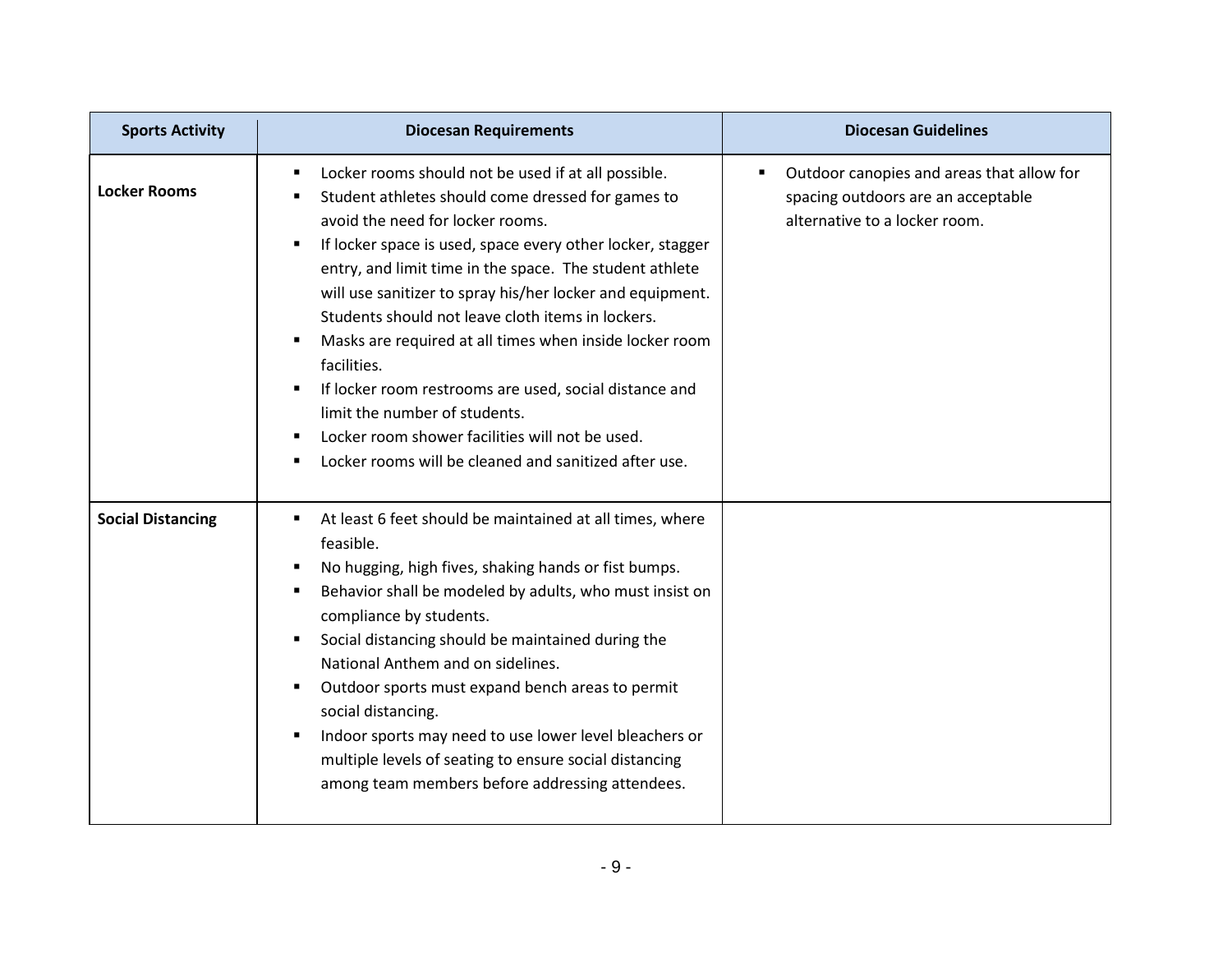<span id="page-9-2"></span><span id="page-9-1"></span><span id="page-9-0"></span>

| <b>Sports Activity</b>                      | <b>Diocesan Requirements</b>                                                                                                                                                                                                                                                                                                                                                                                                                 | <b>Diocesan Guidelines</b> |
|---------------------------------------------|----------------------------------------------------------------------------------------------------------------------------------------------------------------------------------------------------------------------------------------------------------------------------------------------------------------------------------------------------------------------------------------------------------------------------------------------|----------------------------|
| <b>Athletes</b>                             | Teams are to make students responsible for their own<br>٠<br>equipment and supplies.<br>Hand sanitizer should be plentiful at all contests.<br>Athletes must tell coaches immediately when they are<br>٠<br>not feeling well.<br>Mouth Guards:<br>$\blacksquare$<br>Should be kept in mouths throughout the<br>$\circ$<br>competition<br>Hands should also be washed or disinfected<br>$\circ$<br>before putting guards back into the mouth. |                            |
| Water/Hydration                             | All students must bring their own water bottle.<br>٠<br>Water bottles must not be shared.<br>Food must not be shared.<br>٠<br>Time outs are to be extended to ensure that athletes<br>٠<br>have time to be given a personal water bottle.                                                                                                                                                                                                    |                            |
| <b>Non-Uniformed</b><br><b>Team Members</b> | Team areas and benches are restricted to the uniformed<br>٠<br>players, coaches and essential individuals having an<br>active role in game conduct or management.                                                                                                                                                                                                                                                                            |                            |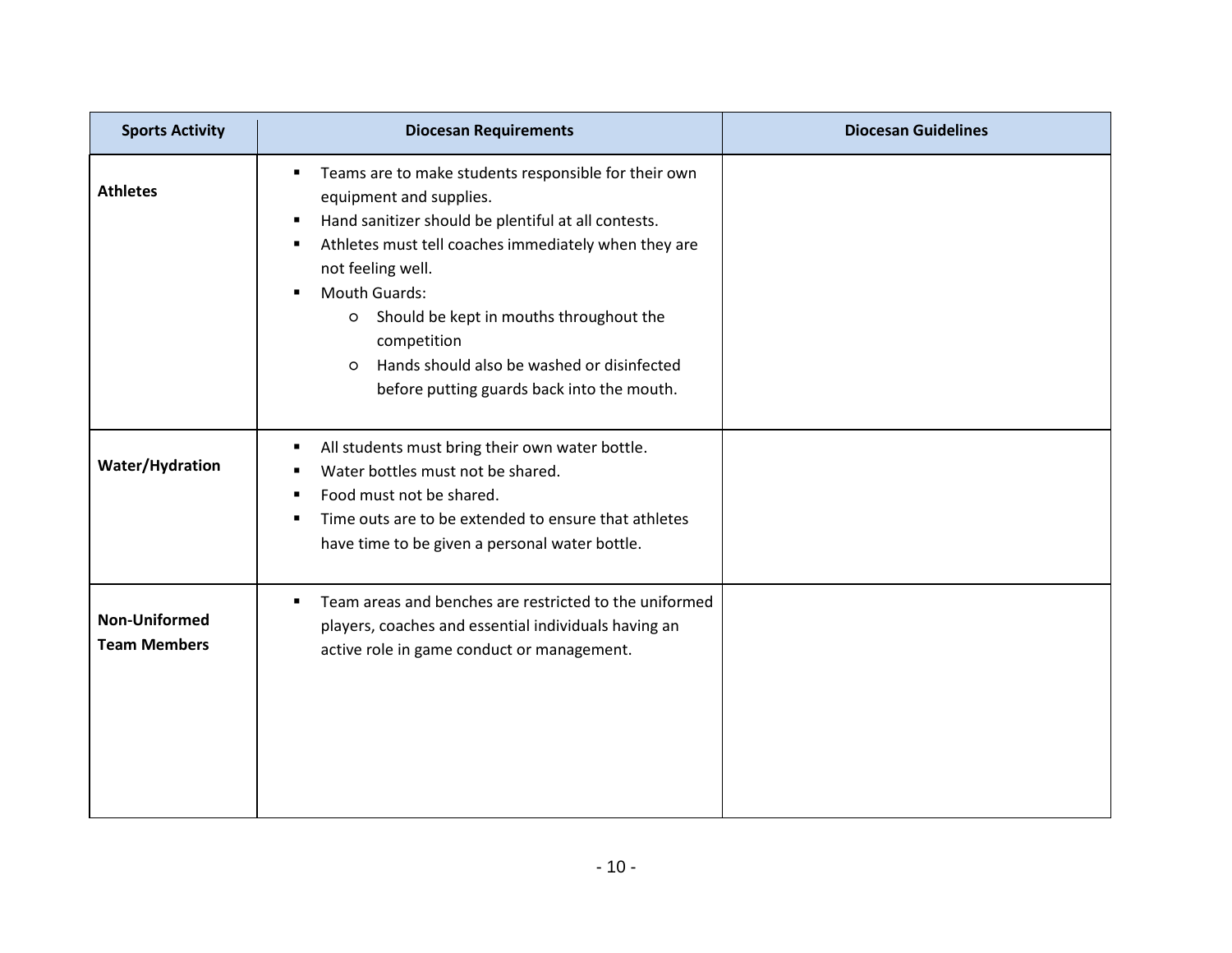<span id="page-10-1"></span><span id="page-10-0"></span>

| <b>Sports Activity</b> | <b>Diocesan Requirements</b>                                                                                                                                                                                                                                                                                                                                                                                                                                                                                                                                                                                                                                                                                                                                                                                                                                                                                                                                                                                          | <b>Diocesan Guidelines</b>                                                                                                                                                                                                             |
|------------------------|-----------------------------------------------------------------------------------------------------------------------------------------------------------------------------------------------------------------------------------------------------------------------------------------------------------------------------------------------------------------------------------------------------------------------------------------------------------------------------------------------------------------------------------------------------------------------------------------------------------------------------------------------------------------------------------------------------------------------------------------------------------------------------------------------------------------------------------------------------------------------------------------------------------------------------------------------------------------------------------------------------------------------|----------------------------------------------------------------------------------------------------------------------------------------------------------------------------------------------------------------------------------------|
| <b>Coaches</b>         | Communicate the guidelines to students and parents.<br>Limit game-day squad sizes for social distancing per<br>KHSAA allowances.<br>Bring own water bottle.<br>Model requirements for masks/face coverings at all<br>times.                                                                                                                                                                                                                                                                                                                                                                                                                                                                                                                                                                                                                                                                                                                                                                                           |                                                                                                                                                                                                                                        |
| <b>Cheerleading</b>    | Only school sponsored cheerleading teams may cheer at<br>$\blacksquare$<br>the games. No student cheering groups are permitted.<br>Placement of cheerleaders will need to be in a separate<br>and distinct area from the teams and with the ability to<br>be socially distanced from other groups of individuals<br>including fans.<br>All cheerleading at practice and games needs to practice<br>social distancing.<br>Cheerleaders only attend home games.<br>The number of cheerleaders per team is not to exceed<br>20.<br>If social distancing is not possible, all cheerleaders are<br>required to wear masks at all times.<br>Each cheerleader may have up to two family members<br>purchase tickets and attend the game as spectators.<br><b>Elementary School Cheerleading:</b><br>Depending on gym capacity, cheerleading at games may<br>٠<br>not be possible at some facilities. School sports<br>organizations should determine whether or not gyms<br>will have the spacing to allow for cheerleaders. | <b>Elementary School Cheerleading Consideration:</b><br>If space is not available, teams may still<br>practice. The cheering can be recorded to<br>share virtually at games or broadcasted at<br>school on the day of the competition. |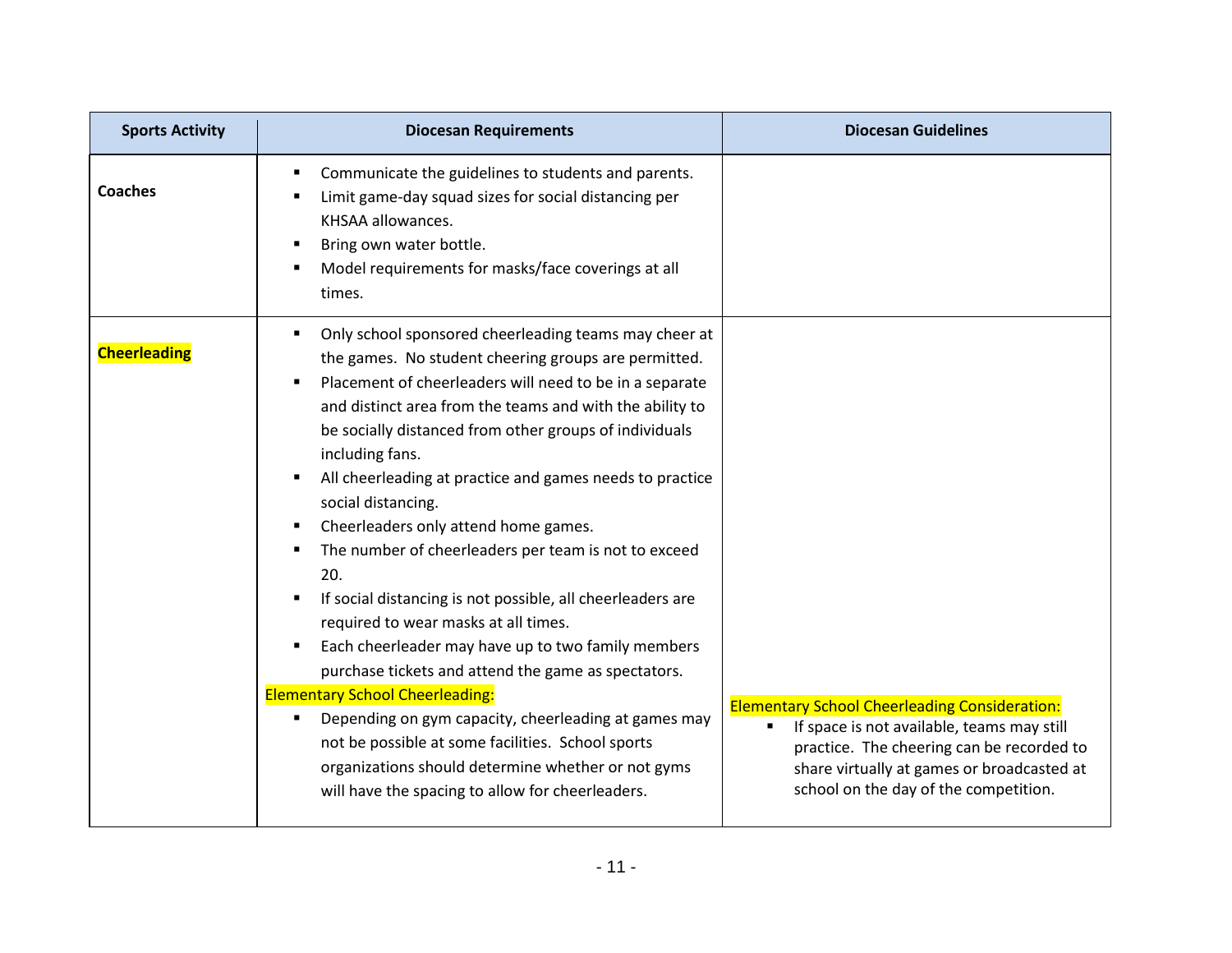<span id="page-11-1"></span><span id="page-11-0"></span>

| <b>Sports Activity</b> | <b>Diocesan Requirements</b>                                                                                                                                                                                                                                                                                                                                                                                                                                                                                                                                                                                                                                   | <b>Diocesan Guidelines</b> |
|------------------------|----------------------------------------------------------------------------------------------------------------------------------------------------------------------------------------------------------------------------------------------------------------------------------------------------------------------------------------------------------------------------------------------------------------------------------------------------------------------------------------------------------------------------------------------------------------------------------------------------------------------------------------------------------------|----------------------------|
| <b>Band</b>            | Placement of band members will need to be in a<br>separate and distinct area from the teams and with the<br>ability to be socially distanced from other groups of<br>individuals including fans.<br>Schools should consider reducing the number of band<br>members as necessary to accommodate social<br>distancing at the facility.<br>Each band member may have up to two family<br>٠<br>members purchase tickets and attend the game.<br>Kentucky band guidance document:<br>٠<br>https://education.ky.gov/comm/Documents/July%204,<br>%202020-kmea-guidance-for-returning-to-high-school-<br>marching-band-activities.pdf                                  |                            |
| <b>Parents</b>         | Communicate expectations to children in congruence<br>with the requirements established by the Diocese.<br>Parents play a critical role in maintaining safety<br>guidelines for themselves and their children. This is<br>necessary to remain healthy at sports.<br>Children who are sick or showing symptoms must stay<br>٠<br>home and not attend games or practices. Coaches will<br>be considerate and understanding of this precaution.<br>If someone in the household, other than the athlete, is<br>exhibiting symptoms and COVID-19 is suspected, the<br>athlete should stay home.<br>Provide personal items for your child and clearly label<br>them. |                            |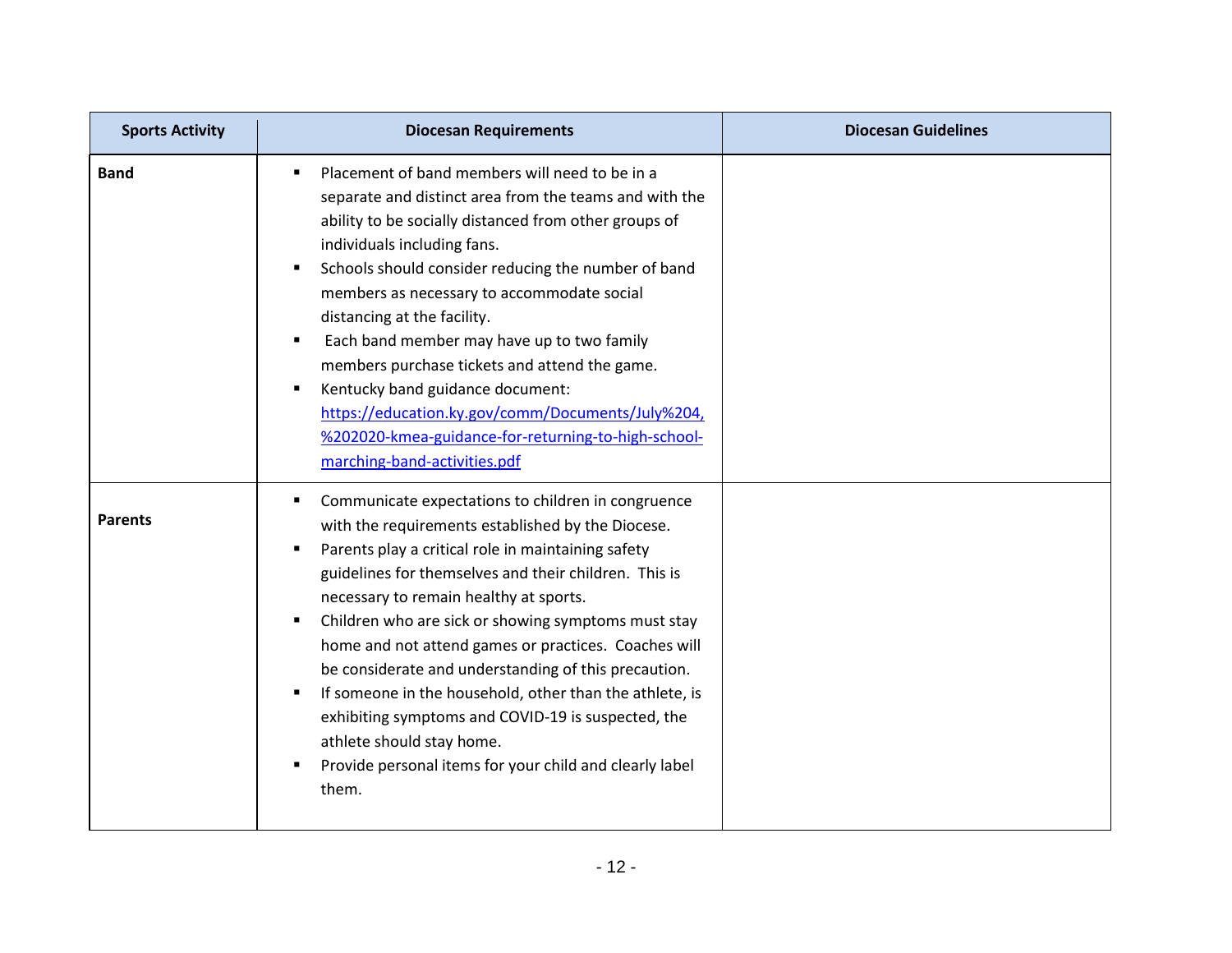<span id="page-12-1"></span><span id="page-12-0"></span>

| <b>Sports Activity</b>         | <b>Diocesan Requirements</b>                                                                                                                                                                                                                                                                                                                                                                                                                                                                                                                                                                                                                                                                                                                                                                                                                                     | <b>Diocesan Guidelines</b>                         |
|--------------------------------|------------------------------------------------------------------------------------------------------------------------------------------------------------------------------------------------------------------------------------------------------------------------------------------------------------------------------------------------------------------------------------------------------------------------------------------------------------------------------------------------------------------------------------------------------------------------------------------------------------------------------------------------------------------------------------------------------------------------------------------------------------------------------------------------------------------------------------------------------------------|----------------------------------------------------|
| <b>Game Day Workers</b>        | Thoroughly review and make determinations as to<br>which workers are essential (Tier 1).<br>All workers are to comply with mask/face coverings<br>٠<br>requirements at all times.<br>All game day workers are subject to entry screening<br>procedures.                                                                                                                                                                                                                                                                                                                                                                                                                                                                                                                                                                                                          |                                                    |
| Game/Contest<br><b>Manager</b> | The principal of the home team will designate a game<br>٠<br>manager who will be on-site before, during, and after<br>each contest.<br>The game manager (GM) will be responsible for<br>ensuring COVID-19 health and safety requirements are<br>followed. The GM will have complete authority to delay<br>or cancel games if protocols are not followed.<br>The GM will make sure all fans remain at least ten yards<br>from the playing area.<br>Sideline barriers/portable fencing:<br>Only players/coaches/medical personnel are permitted<br>in the area behind the barriers (no fans, teachers,<br>alumni, parents).<br>PA announcer is to provide announcements and<br>protocol reminders.<br>Players assigned a location/seat/cone on sidelines.<br>Limit number of media personnel at game. They must<br>have advanced approval by the school principal. | Two game managers for each game are<br>encouraged. |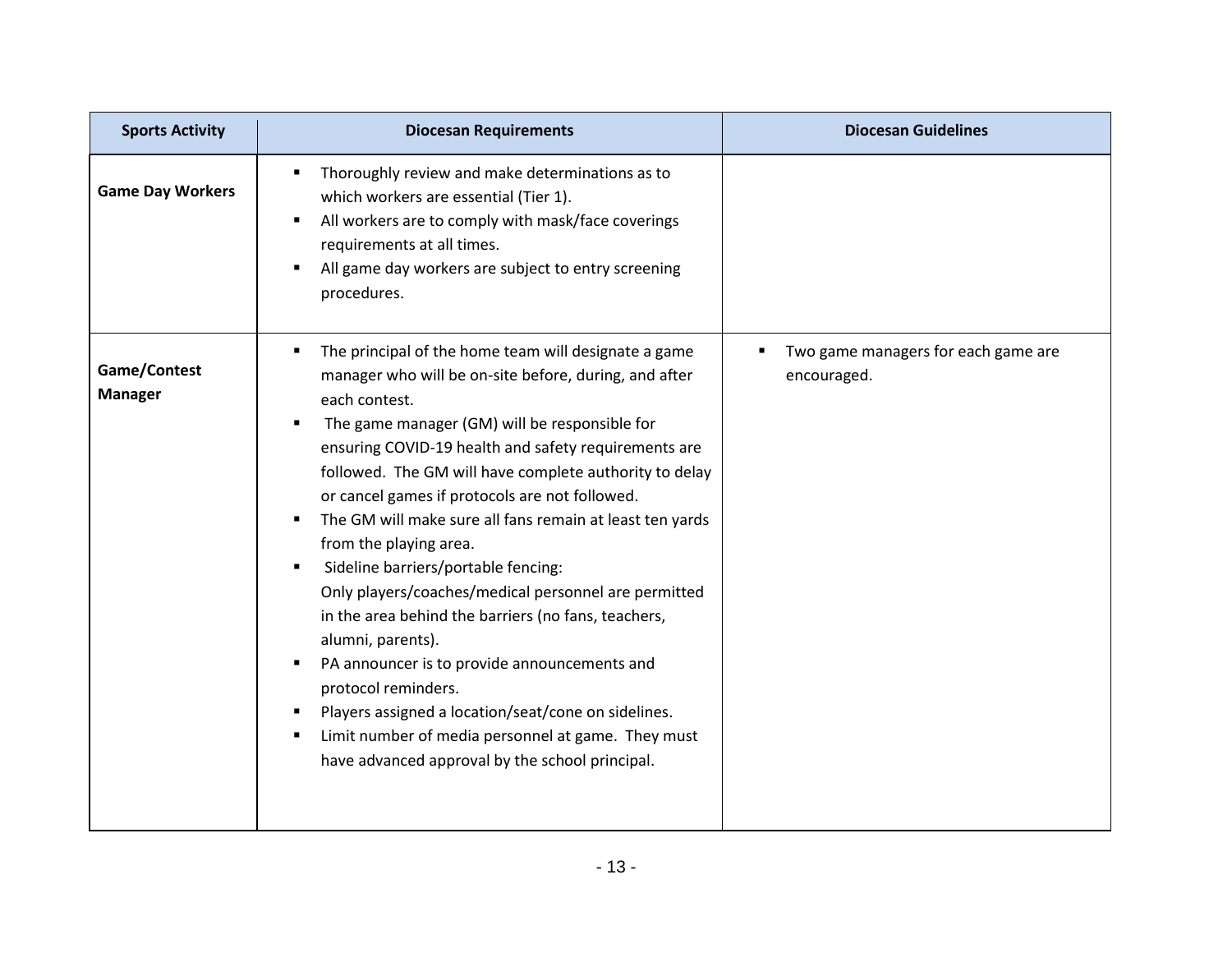<span id="page-13-1"></span><span id="page-13-0"></span>

| <b>Sports Activity</b>                              | <b>Diocesan Requirements</b>                                                                                                                                                                                                                                                                                                                                                                                                                                                                                                                                                                                                                                                                                                                                                                                                                                                                              | <b>Diocesan Guidelines</b>                                                                                                                                                                                                                                    |
|-----------------------------------------------------|-----------------------------------------------------------------------------------------------------------------------------------------------------------------------------------------------------------------------------------------------------------------------------------------------------------------------------------------------------------------------------------------------------------------------------------------------------------------------------------------------------------------------------------------------------------------------------------------------------------------------------------------------------------------------------------------------------------------------------------------------------------------------------------------------------------------------------------------------------------------------------------------------------------|---------------------------------------------------------------------------------------------------------------------------------------------------------------------------------------------------------------------------------------------------------------|
| <b>Media Restrictions/</b><br><b>Considerations</b> | Media access will be limited especially since there are<br>٠<br>limits to capacity.<br>Inform visiting AD on the number of spaces available for<br>the visiting team media.<br>The press box/media area/finish are to be limited to<br>essential personnel (Tier 1) only, with all individuals<br>respecting social distancing (consider additional<br>accommodations outside if necessary).<br>A non-working individual may not be in the press<br>box/media area/finish area including spouses, family<br>members and others.<br>The media is restricted to areas outside the team areas.<br>Media members will wear mask/face coverings at all<br>times.<br>Staff shall disinfect the press box and working media<br>٠<br>areas before and after each game.<br>Interviews may only be conducted if social distancing<br>$\blacksquare$<br>protocols can be followed and in an open-air<br>environment. | Media areas should be clearly marked to<br>promote social distancing<br>Assign a staff member(s) to monitor<br>compliance by media members.<br>Incorporate easily identifiable credentials to<br>ensure only authorized personnel are in<br>restricted areas. |
| <b>Isolation Areas</b>                              | Designate an area for isolation of sick athletes with an<br>٠<br>ability to maintain adult supervision. The isolation area<br>must follow the Diocese of Covington Safe Environment<br>procedures.<br>Athlete must wear a face covering if there is no medical<br>$\blacksquare$<br>reason to prevent this.                                                                                                                                                                                                                                                                                                                                                                                                                                                                                                                                                                                               | Additional guidance<br>$\blacksquare$<br>https://education.ky.gov/comm/Documents/<br>Reopening%20Considerations%20Workplace<br>%20Health%20and%20Safety%20FINAL.pdf                                                                                           |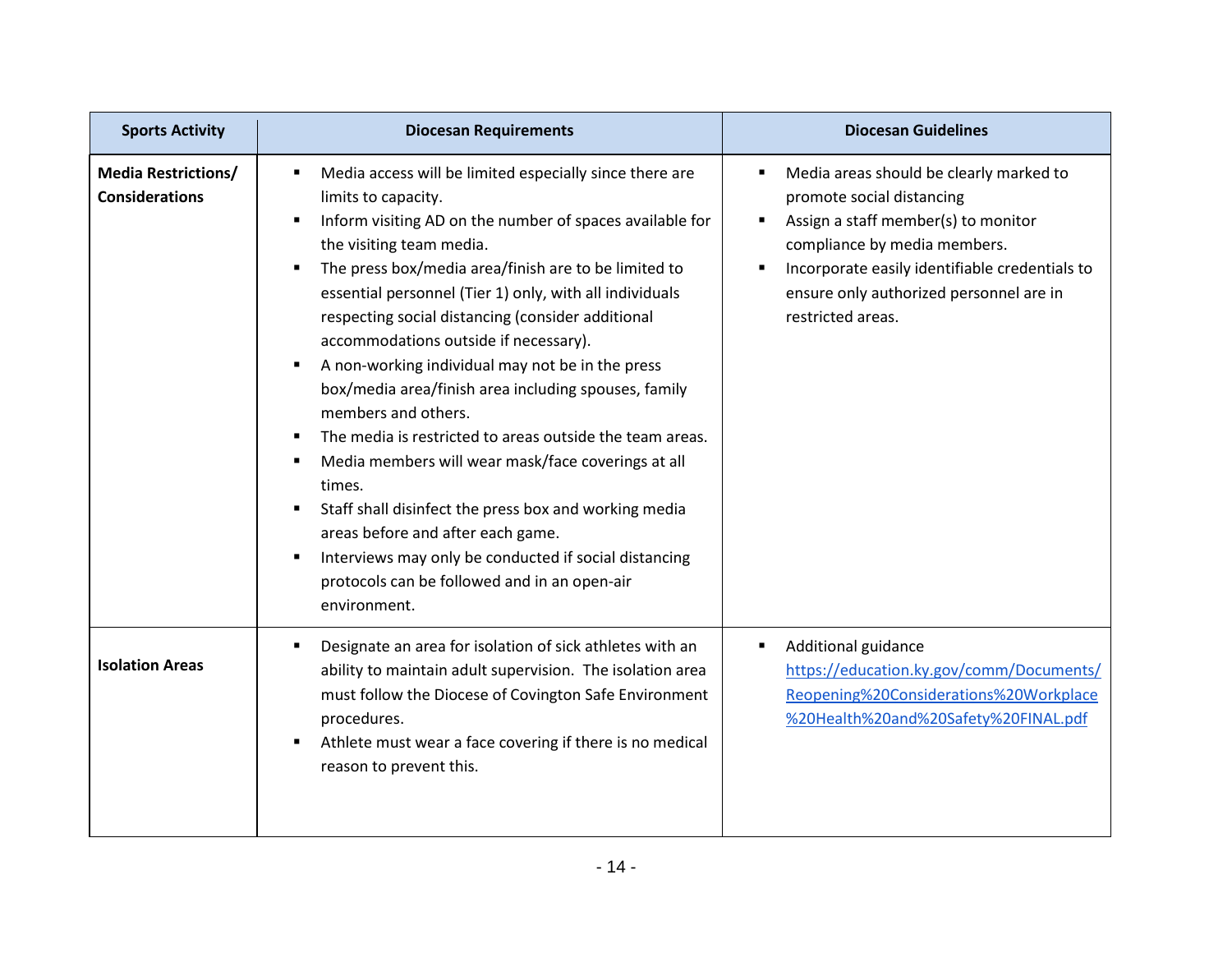<span id="page-14-0"></span>

| <b>Sports Activity</b>                                                                    | <b>Diocesan Requirements</b>                                                                                                                                                                                                                                                                                                                                                                                                                                                                                                                                                                                                                                                                                     | <b>Diocesan Guidelines</b>                                                                                                                                                                                                                                                      |
|-------------------------------------------------------------------------------------------|------------------------------------------------------------------------------------------------------------------------------------------------------------------------------------------------------------------------------------------------------------------------------------------------------------------------------------------------------------------------------------------------------------------------------------------------------------------------------------------------------------------------------------------------------------------------------------------------------------------------------------------------------------------------------------------------------------------|---------------------------------------------------------------------------------------------------------------------------------------------------------------------------------------------------------------------------------------------------------------------------------|
| <b>Isolation Areas</b><br>Continued                                                       | Sick athletes cannot be sent on the bus/carpool and<br>٠<br>should be transported by their parent/guardian or<br>themselves (if it is safe to do so).<br>Health supplies for the adult supervising the isolation<br>area must include gloves, face masks, and face shields.<br>The isolation area must be cleaned and sanitized after<br>each use.<br>Transportation procedures should be created to address<br>how an athlete gets home if the parent has no<br>transportation or is not responding.                                                                                                                                                                                                            |                                                                                                                                                                                                                                                                                 |
| <b>Screening of All</b><br><b>Entering the Facility</b><br>for Practice or<br>Competition | Local school shall develop a protocol for checking the<br>٠<br>temperature and health of all individuals.<br>Anyone attending or participating in a KHSAA regular<br>season or postseason event shall review his/her<br>symptoms before arriving in anticipation of being<br>screened.<br>Gate attendees shall be prepared to check the<br>temperature of any individual who was not checked that<br>day by the school.<br>The current protocol permits accepting a temperature<br>of 100.4 or less.<br>In the event a person does not meet the temperature<br>threshold, that individual shall not be admitted to the<br>facility and standard procedures for a symptomatic<br>individual shall be implemented. | Consider the potential for environmental<br>٠<br>factors to cause an elevated temperature<br>and should the temperature be elevated, it is<br>appropriate to isolate the individual and<br>recheck the temperature after 5-to-10<br>minutes of sitting in a cooler environment. |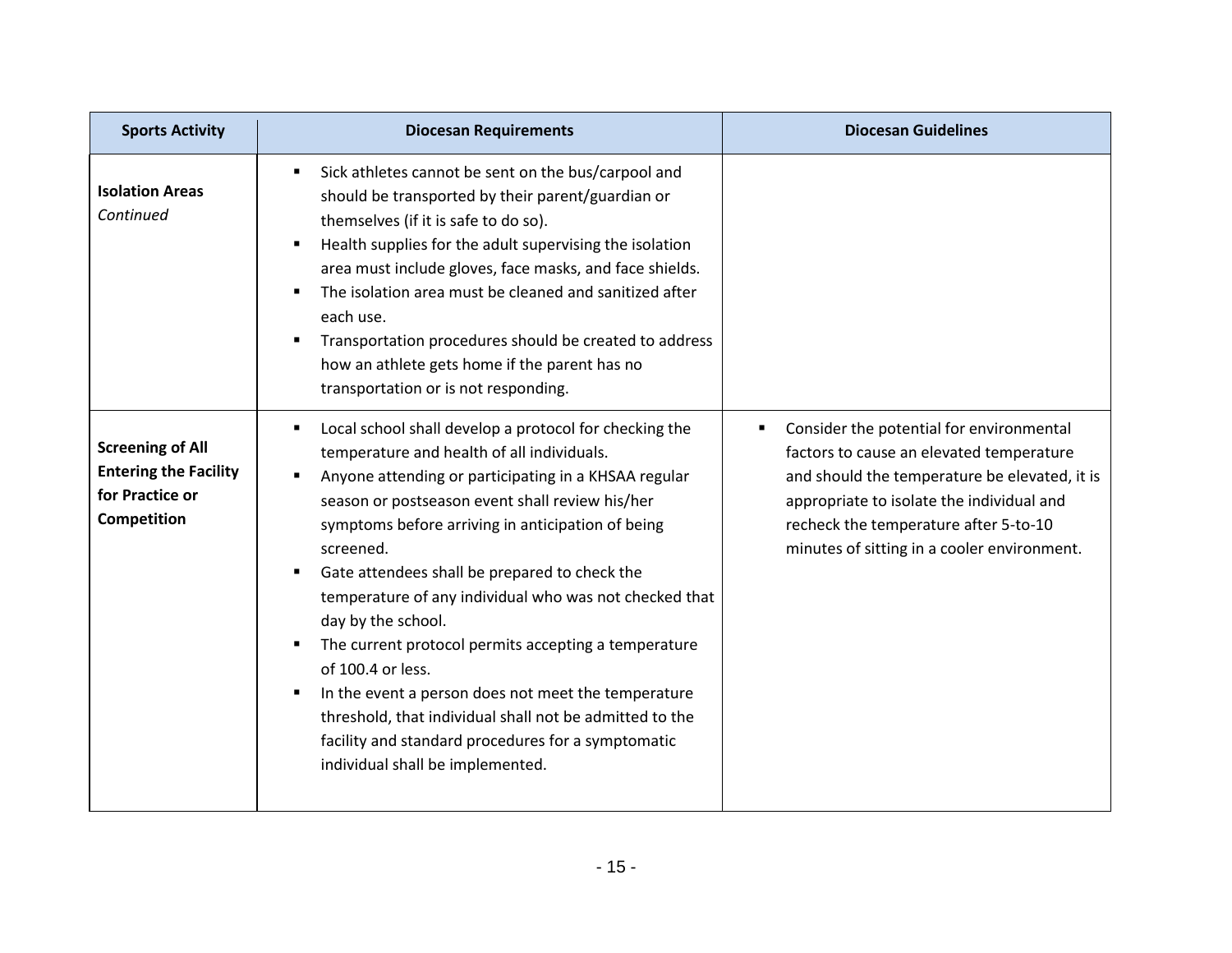<span id="page-15-0"></span>

| <b>Sports Activity</b>                                                                                 | <b>Diocesan Requirements</b>                                                                                                                                                                                                                                                                                                                                                                                                                                                                                                                                                                                                                                                                                                                                                                                                                                                                                                                                                           | <b>Diocesan Guidelines</b> |
|--------------------------------------------------------------------------------------------------------|----------------------------------------------------------------------------------------------------------------------------------------------------------------------------------------------------------------------------------------------------------------------------------------------------------------------------------------------------------------------------------------------------------------------------------------------------------------------------------------------------------------------------------------------------------------------------------------------------------------------------------------------------------------------------------------------------------------------------------------------------------------------------------------------------------------------------------------------------------------------------------------------------------------------------------------------------------------------------------------|----------------------------|
| <b>Screening of All</b><br><b>Entering the Facility</b><br>for Practice or<br>Competition<br>Continued | Spectators, participants, or personnel displaying COVID-<br>19 symptoms (e.g., fever, cough, or shortness of<br>breath), or with temperatures of greater than 100.4F<br>shall not be admitted and must stay home and consider<br>COVID-19 testing if symptoms persist.<br>For students failing the health check, a standard<br>protocol shall be implemented as with all school<br>procedures.<br>Any individual who fails a screening, either based on<br>symptoms or temperature level, shall also wear a<br>mask/face covering and be sent immediately to a<br>designated area for isolation, and the school emergency<br>action plan shall be implemented.<br>Any individual, student-athlete, coach, athletic trainer,<br>support staff, or official exhibiting signs of COVID-19<br>shall be tested before returning to participate in<br>contests and consult with their healthcare provider.<br>Any individual who refuses to be screened will be<br>denied entry to the game. |                            |
| <b>Protocol for</b><br><b>Suspected Cases of</b><br>COVID-19                                           | All schools shall have an emergency action plan in place<br>for each site. If a student, coach, or official is, or<br>becomes sick on-site with symptoms of COVID-19, they<br>shall be placed in the isolation area with a mask in place<br>until they can be picked up.<br>Staff who are identified to care for students must wear<br>a mask.                                                                                                                                                                                                                                                                                                                                                                                                                                                                                                                                                                                                                                         |                            |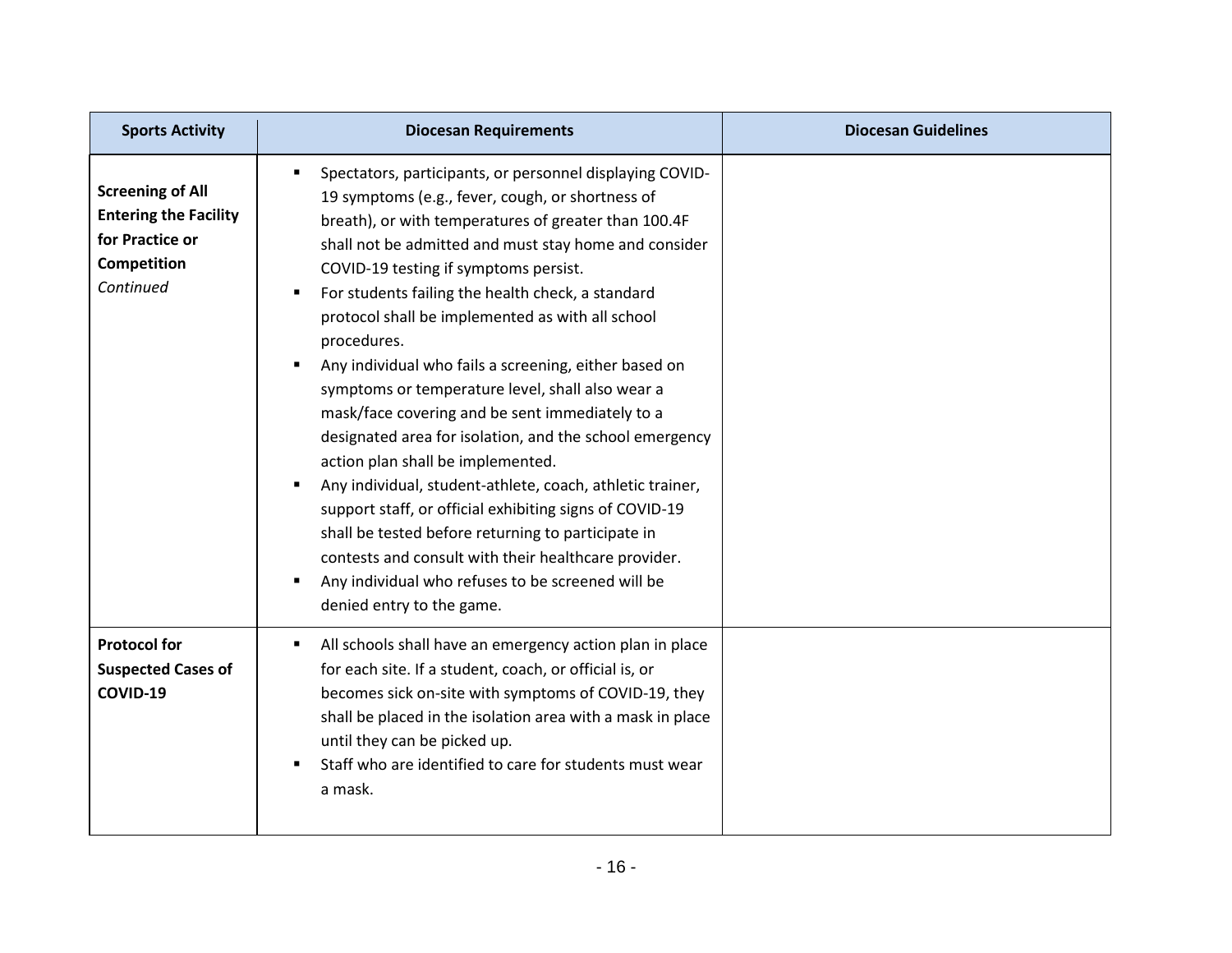<span id="page-16-0"></span>

| <b>Sports Activity</b>                                                    | <b>Diocesan Requirements</b>                                                                                                                                                                                                                                                                                                                                                                                                                                                                                                                                                                                                                                                                                                      | <b>Diocesan Guidelines</b> |
|---------------------------------------------------------------------------|-----------------------------------------------------------------------------------------------------------------------------------------------------------------------------------------------------------------------------------------------------------------------------------------------------------------------------------------------------------------------------------------------------------------------------------------------------------------------------------------------------------------------------------------------------------------------------------------------------------------------------------------------------------------------------------------------------------------------------------|----------------------------|
| <b>Protocol for</b><br><b>Suspected Cases of</b><br>COVID-19<br>Continued | Students, coaches, and/or officials should be<br>transported by their parent or guardian, emergency<br>contact, themselves (if it is safe to do so), or ambulance<br>(if clinically unstable) for off-site treatment and/or<br>testing.<br>If an ambulance is called or someone is being brought to<br>the hospital, the first responders and/or hospital should<br>be notified that the person may have COVID-19.<br>If a student, coach, or official becomes sick, they must<br>not use group transportation to return home.                                                                                                                                                                                                    |                            |
| <b>Protocol for Positive</b><br><b>Cases of COVID-19</b>                  | If there is a positive case identified involving any<br>٠<br>athlete, coach, or other individuals associated with the<br>team, the school principal will follow the school<br>procedures from the "COVID-19 to School<br>Requirements." *See p. 30<br>The principal will contact the local health department<br>and the Diocese of Covington to explain the case details<br>and to seek further direction.<br>Contact tracing will be initiated immediately by school<br>٠<br>officials and will follow the health department's<br>guidance for close contacts.<br>Due to the difficulty in determining close contacts for<br>athletics, it is likely the entire team may be quarantined<br>if a student or coach tests positive. |                            |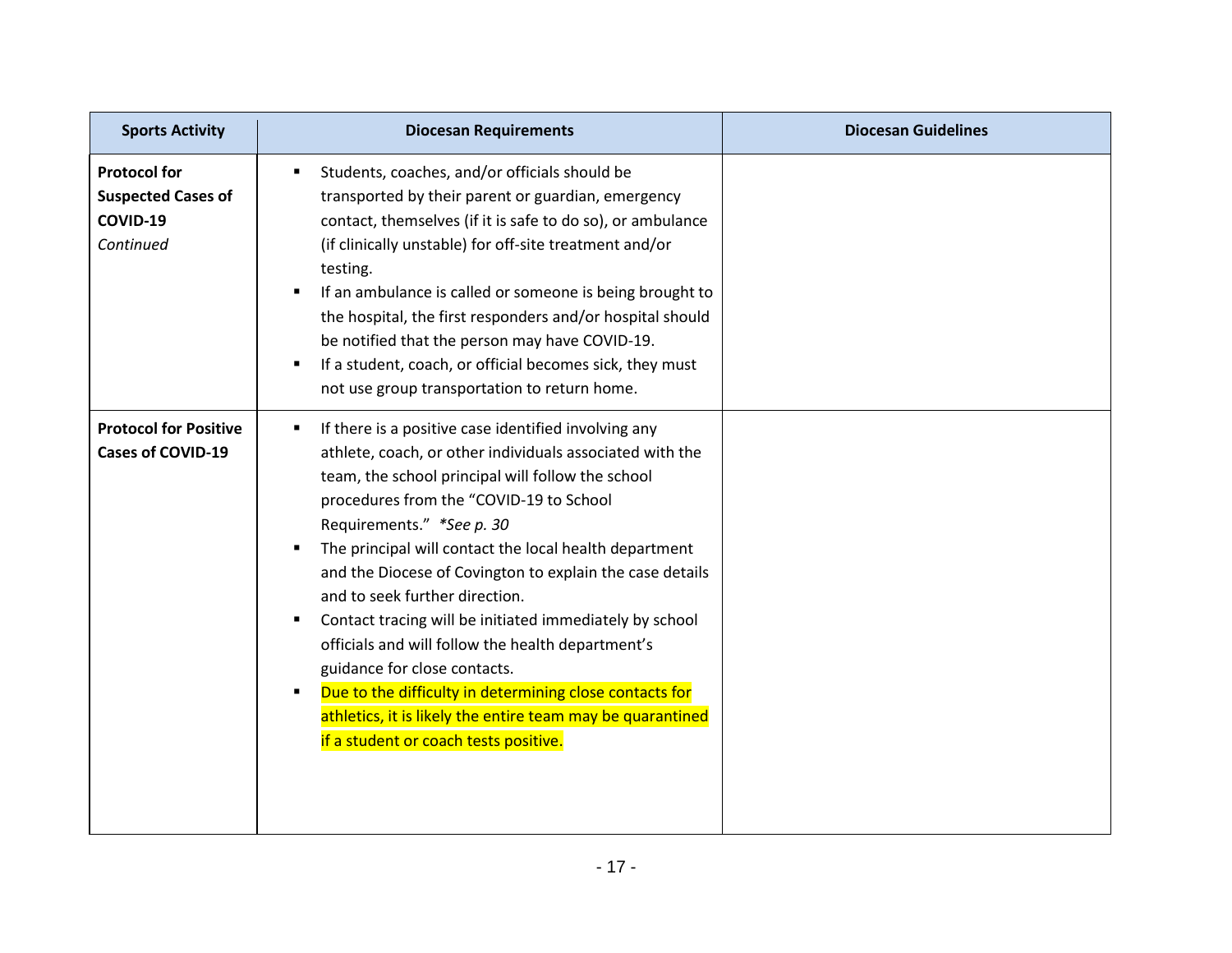| <b>Sports Activity</b>                                                | <b>Diocesan Requirements</b>                                                                                                                                                                                                                                                                                                                                                                                                                                                                                                                                                                                                                                                                                                                                                                                                                                                                                                                                                                                                                                                                                                                                                                                                                                                                                                                                                                                                                                                                                                        | <b>Diocesan Guidelines</b> |
|-----------------------------------------------------------------------|-------------------------------------------------------------------------------------------------------------------------------------------------------------------------------------------------------------------------------------------------------------------------------------------------------------------------------------------------------------------------------------------------------------------------------------------------------------------------------------------------------------------------------------------------------------------------------------------------------------------------------------------------------------------------------------------------------------------------------------------------------------------------------------------------------------------------------------------------------------------------------------------------------------------------------------------------------------------------------------------------------------------------------------------------------------------------------------------------------------------------------------------------------------------------------------------------------------------------------------------------------------------------------------------------------------------------------------------------------------------------------------------------------------------------------------------------------------------------------------------------------------------------------------|----------------------------|
| <b>Protocol for Positive</b><br><b>Cases of COVID-19</b><br>Continued | All schools must cooperate with the local public health<br>٠<br>department if a confirmed case of COVID-19 is<br>identified, and collect the contact information for any<br>close contacts (i.e., individuals less than six feet apart<br>for more than 15 minutes) of the infected<br>individual from two days before he or she showed<br>symptoms to the time when he or she was last at the<br>event. For asymptomatic cases, 48 hours prior to the<br>date of the test and up to the event will be used.<br>Close contacts will be quarantined per the local health<br>department protocols and guidance from the Diocese of<br>Covington.<br>The individual with COVID-19 shall not be identified by<br>٠<br>name to non-family or non-health department officials.<br>Even if a family/student acknowledges and publicly<br>$\blacksquare$<br>discloses a positive test, school staff and officials must<br>not participate in discussion or acknowledgment of a<br>positive test by identifying a specific student.<br>Students, coaches, or officials who were at the event,<br>but not in close contact with a positive case, should<br>continue to be closely monitored for any signs of illness.<br>Areas that were used by the sick person should be<br>٠<br>closed off and should not be used until after cleaning<br>and disinfecting them (this includes surfaces or shared<br>objects in the area).<br>If possible, cleaning and disinfecting of the area should<br>not occur until at least 24 hours have elapsed. |                            |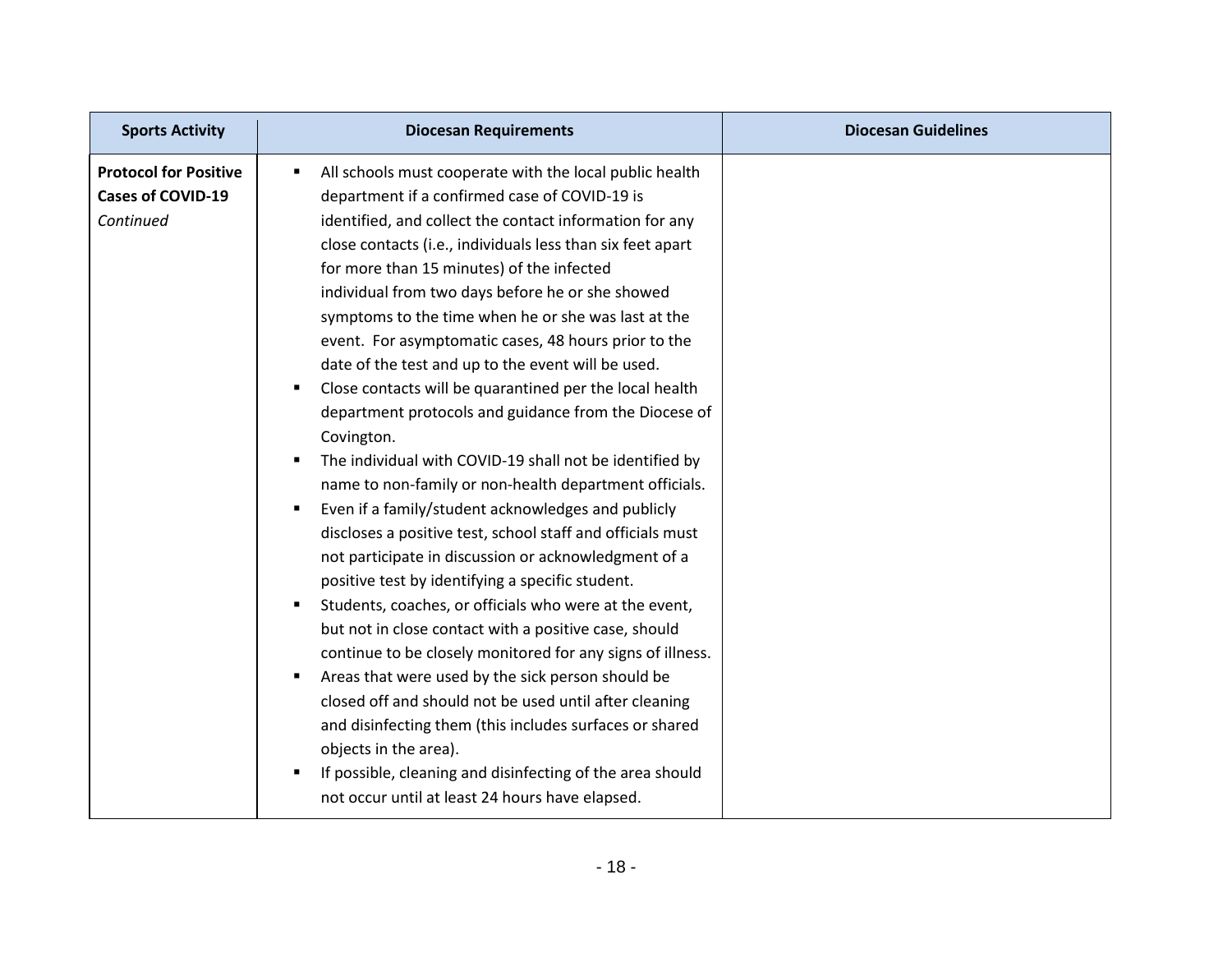<span id="page-18-0"></span>

| <b>Sports Activity</b>                                                                                                                      | <b>Diocesan Requirements</b>                                                                                                                                                                                                                                                                                                                                                                                                                                                                                                                                                                                                                                                                                                                                                                                                                                                                                                                                                                                                                                                                                                                                                                                                                                                                                                                                                  | <b>Diocesan Guidelines</b> |
|---------------------------------------------------------------------------------------------------------------------------------------------|-------------------------------------------------------------------------------------------------------------------------------------------------------------------------------------------------------------------------------------------------------------------------------------------------------------------------------------------------------------------------------------------------------------------------------------------------------------------------------------------------------------------------------------------------------------------------------------------------------------------------------------------------------------------------------------------------------------------------------------------------------------------------------------------------------------------------------------------------------------------------------------------------------------------------------------------------------------------------------------------------------------------------------------------------------------------------------------------------------------------------------------------------------------------------------------------------------------------------------------------------------------------------------------------------------------------------------------------------------------------------------|----------------------------|
| <b>Return to Play or</b><br><b>Involvement for</b><br><b>Positive COVID-19</b><br><b>Test</b><br>(Student, coach, or<br>other team members) | All return to play or involvement for student athletes<br>who have tested positive for COVID-19 should follow<br>the Kentucky Medical Association's (KMA) Committee<br>on Medical Aspects of Sports return to activity guidance.<br>That document can be accessed at the link below:<br>https://khsaa.org/resources/Covid19/CovidResumption<br>FallSports/kma-covid-rtp-algorithm.pdf<br>No exercise is recommended for at least 14 days from<br>diagnosis and seven days after all symptoms have<br>resolved.<br>After that period, gradual acclimation back to sports<br>$\blacksquare$<br>over a 10-to-14 day period, once the student athlete is<br>cleared to participate, is recommended following the<br>KMA matrix linked above.<br>Athletes should complete the progression provided by<br>٠<br>KMA without the development of cardiopulmonary<br>symptoms (chest pain, chest tightness, palpitations,<br>shortness of breath, excessive fatigue, lightheadedness,<br>pre-syncope, or syncope).<br>Monitor the student-athlete closely for the<br>٠<br>development of any symptoms during this active<br>progression.<br>If any symptoms develop, the athlete should stop<br>exertion immediately and be referred back to the<br>evaluating physician for consideration of additional<br>evaluation, including cardiology consultation, before<br>resuming activity. |                            |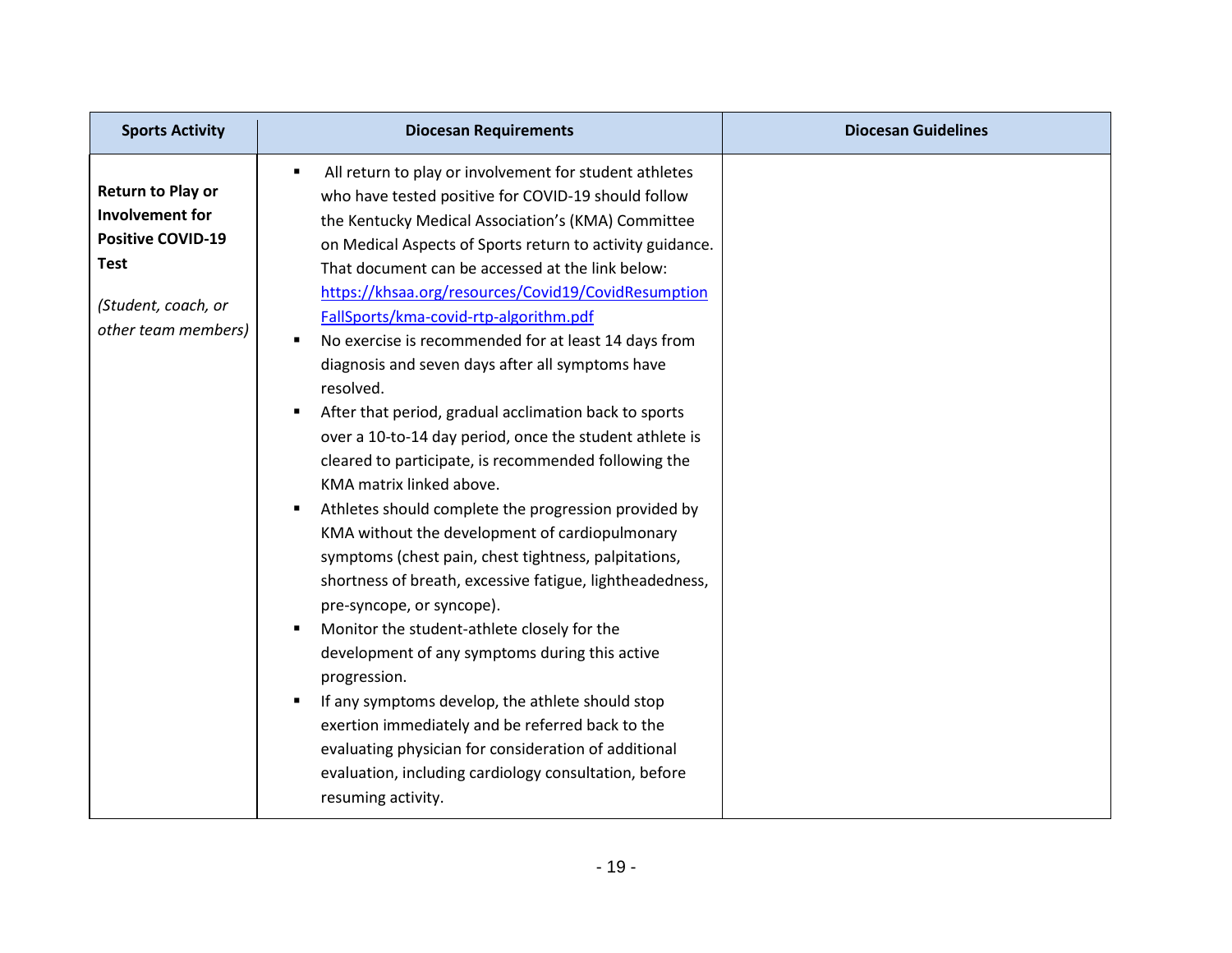<span id="page-19-0"></span>

| <b>Sports Activity</b> | <b>Diocesan Requirements</b>                                                                                                                                                                                                                                                                                                                                                                                                                                                                                                                                                                                                                                                                                                                                                                                                                                                                                                                                                                                                                                                                                                                                                                                                              | <b>Diocesan Guidelines</b> |
|------------------------|-------------------------------------------------------------------------------------------------------------------------------------------------------------------------------------------------------------------------------------------------------------------------------------------------------------------------------------------------------------------------------------------------------------------------------------------------------------------------------------------------------------------------------------------------------------------------------------------------------------------------------------------------------------------------------------------------------------------------------------------------------------------------------------------------------------------------------------------------------------------------------------------------------------------------------------------------------------------------------------------------------------------------------------------------------------------------------------------------------------------------------------------------------------------------------------------------------------------------------------------|----------------------------|
| Volleyball             | Each athlete will be permitted two tickets for family<br>entry to games.<br>No locker rooms except as restrooms (limit numbers<br>using at a time and the length of time they are in there).<br>Players are to come to the game in uniform.<br>No locker rooms for officials. They will need to come in<br>uniform.<br>A minimum number of game balls (4 balls available for<br>sanitation and rotation - one in play, two ready and one<br>being cleaned).<br>Balls should be managed by competent individuals who<br>٠<br>are capable of the rigors of keeping them sanitized<br>without game delay.<br>The ball may be switched as often as can efficiently<br>allow for sanitation and return, up to and including<br>changing balls each play or at each dead ball or at<br>specific times during the game.<br>Limit essential personnel which includes the home team<br>scores, libero tracker and time with a distance of 6 feet<br>between individuals.<br>Visiting team personnel (scorer, statistician, etc.) are not<br>٠<br>deemed essential personnel and will need to find an<br>alternative location.<br>Rosters are restricted to a limit of 15 players in uniform<br>٠<br>and participating in warm ups and competition. |                            |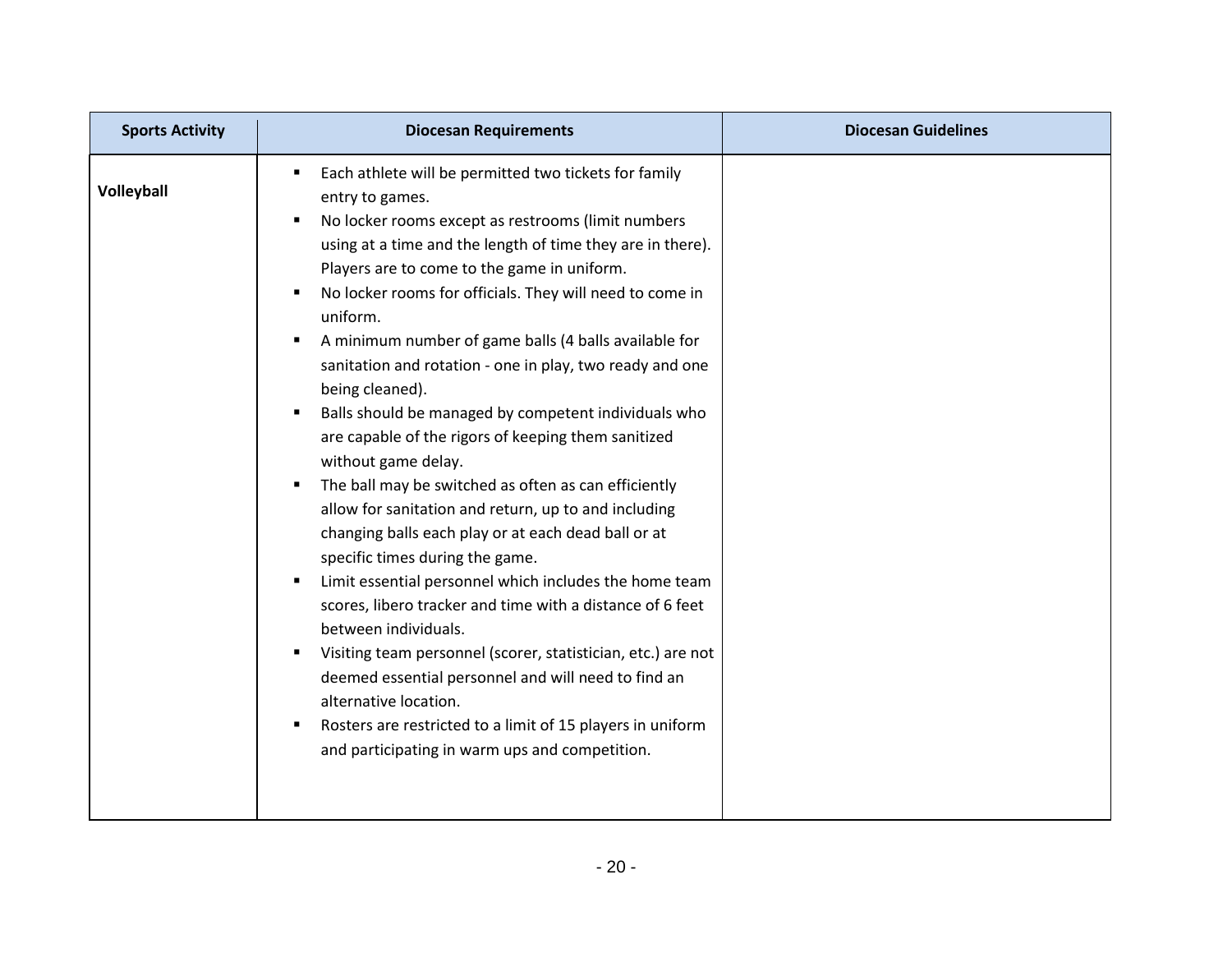<span id="page-20-0"></span>

| <b>Sports Activity</b>  | <b>Diocesan Requirements</b>                                                                                                                                                                                                                                                                                                                                                                                                                                                                                                                                                                                                                                                                                                             | <b>Diocesan Guidelines</b>                                                                                            |
|-------------------------|------------------------------------------------------------------------------------------------------------------------------------------------------------------------------------------------------------------------------------------------------------------------------------------------------------------------------------------------------------------------------------------------------------------------------------------------------------------------------------------------------------------------------------------------------------------------------------------------------------------------------------------------------------------------------------------------------------------------------------------|-----------------------------------------------------------------------------------------------------------------------|
| Volleyball<br>Continued | Allow for benches to wrap around baseline, be two rows<br>deep etc. based on gym<br>All non-uniformed team members who are not essential<br>$\blacksquare$<br>to game management shall be seated in the bleachers<br>or general seating and able to socially distance from<br>other groups.<br>No switching sides.<br>Seat fans opposite team benches and separated from<br>п.<br>one another to promote social distancing.<br>All spectators in the stands socially distanced and<br>٠<br>masked.<br>Host school to supply line judges (masked).<br>٠<br>No hugging, high fives, shaking hands or fist bumps.<br>Gym to be cleared for each game depending on the gym<br>capacity.<br>Spectators who arrive early will not be admitted. |                                                                                                                       |
| <b>Football</b>         | Each athlete will be permitted two tickets for family<br>٠<br>entry to games.<br>Social Distancing in stretching/warmups<br>٠<br>Rules revisions regarding the team box shall be marked<br>٠<br>for each contest with either temporary or permanent<br>markings.<br>Rosters are restricted to a limit of 60 players in uniform<br>and participating in warm-ups and competition                                                                                                                                                                                                                                                                                                                                                          | Outdoor canopies and areas that allow for<br>٠<br>spacing outdoors are an acceptable<br>alternative to a locker room. |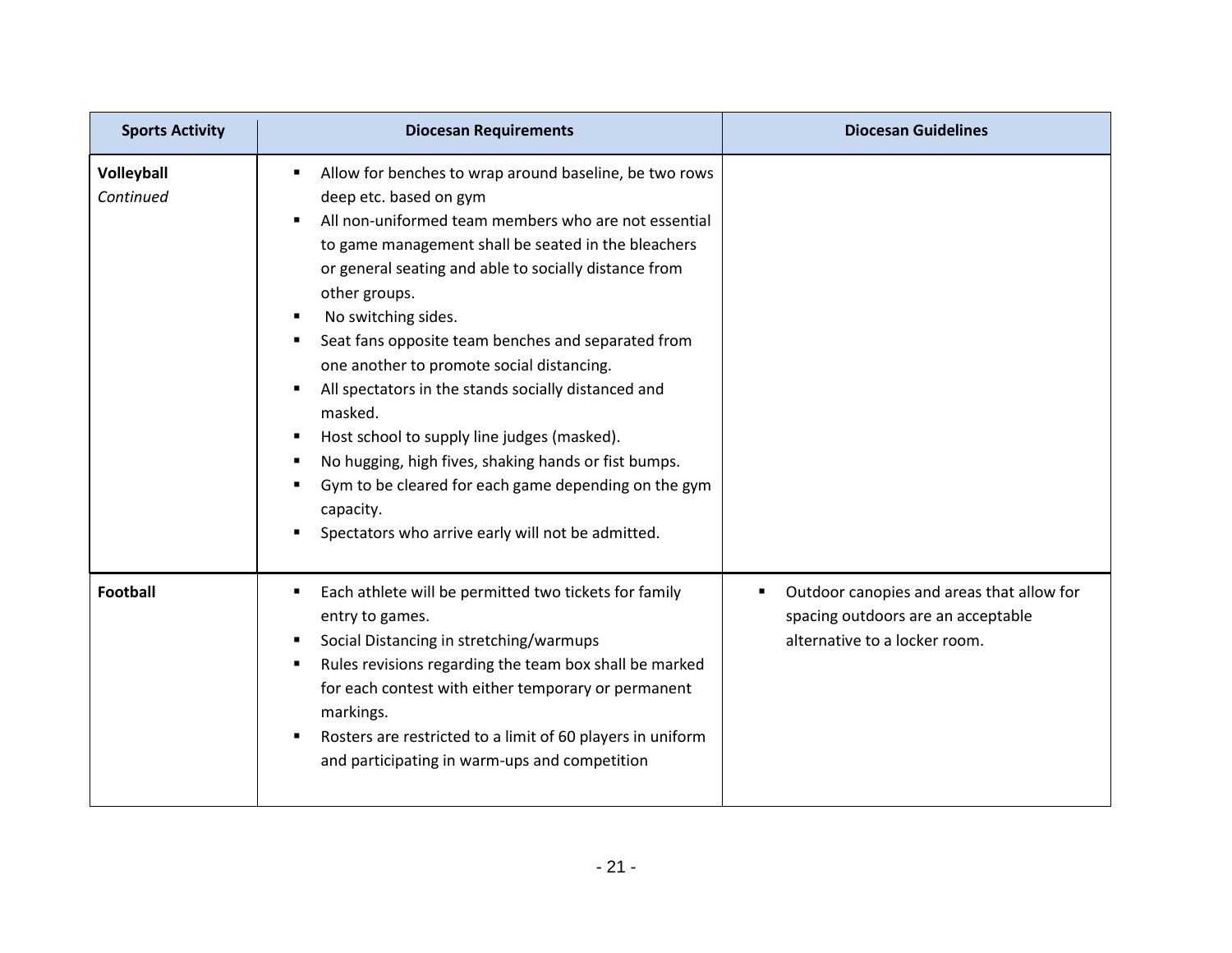| <b>Sports Activity</b>       | <b>Diocesan Requirements</b>                                                                                                                                                                                                                                                                                                                                                                                                                                                                                                                                                                                                                                                                                                                                                                                                                                                                                                                                                                                                                                                                                                                                                                      | <b>Diocesan Guidelines</b> |
|------------------------------|---------------------------------------------------------------------------------------------------------------------------------------------------------------------------------------------------------------------------------------------------------------------------------------------------------------------------------------------------------------------------------------------------------------------------------------------------------------------------------------------------------------------------------------------------------------------------------------------------------------------------------------------------------------------------------------------------------------------------------------------------------------------------------------------------------------------------------------------------------------------------------------------------------------------------------------------------------------------------------------------------------------------------------------------------------------------------------------------------------------------------------------------------------------------------------------------------|----------------------------|
| <b>Football</b><br>Continued | All non-uniformed team members who are not essential<br>to game management shall be seated in the bleachers<br>or general seating and able to socially distance from<br>other groups.<br>Suspend pregame protocol of shaking hands during<br>introductions.<br>Suspend postgame protocol of shaking hands.<br>Before, during and after the contest, players, coaches,<br>game officials, team personnel and game administration<br>officials should wash and sanitize their hands as often as<br>possible.<br>Maintain social distancing at all times while on the<br>sidelines.<br>Gloves are permissible for all coaches and team staff<br>and all game administration officials.<br>Only essential personnel are on the field level<br>throughout the contest.<br>A minimum number of game balls (4 balls available for<br>sanitation and rotation - one in play, two ready and one<br>being cleaned).<br>Balls should be managed by competent individuals who<br>٠<br>are capable of the rigors of keeping them sanitized<br>without game delay.<br>The ball may be switched as often as can efficiently<br>allow for sanitation and return, up to and including<br>changing balls each play. |                            |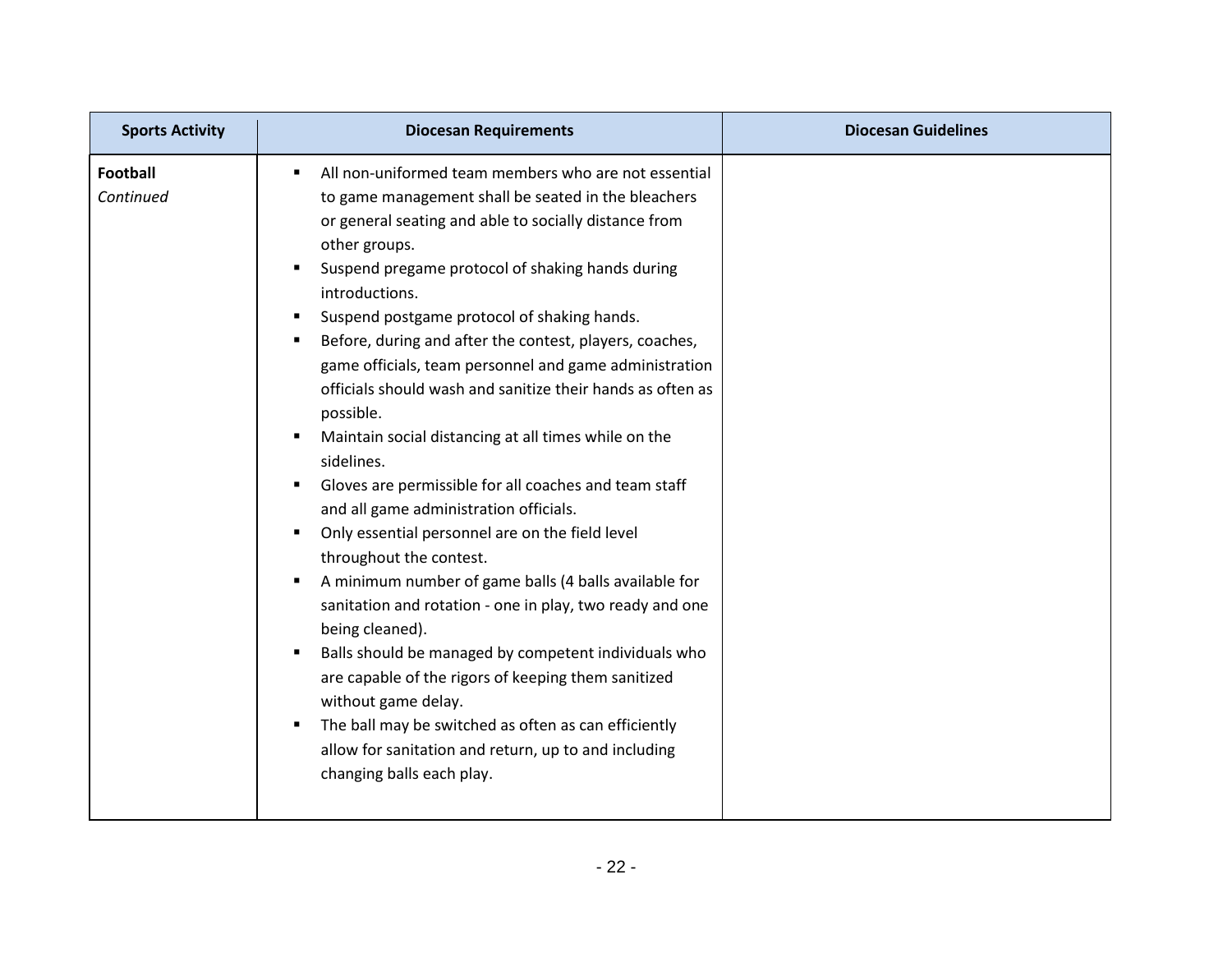| <b>Sports Activity</b>       | <b>Diocesan Requirements</b>                                                                                                                                                                                                                                                                                                                                                                                                                                                                                                                                                                                                                                                                                                                                                                                                                                                                                                                                                                                                                                                                                                                                                                                              | <b>Diocesan Guidelines</b> |
|------------------------------|---------------------------------------------------------------------------------------------------------------------------------------------------------------------------------------------------------------------------------------------------------------------------------------------------------------------------------------------------------------------------------------------------------------------------------------------------------------------------------------------------------------------------------------------------------------------------------------------------------------------------------------------------------------------------------------------------------------------------------------------------------------------------------------------------------------------------------------------------------------------------------------------------------------------------------------------------------------------------------------------------------------------------------------------------------------------------------------------------------------------------------------------------------------------------------------------------------------------------|----------------------------|
| <b>Football</b><br>Continued | All tooth and mouth protectors shall be attached to the<br>٠<br>helmet.<br><b>Mouth Guards:</b><br>Should be kept in mouths throughout the<br>$\circ$<br>competition<br>If taken out, hands should also be washed or<br>$\circ$<br>disinfected before putting guards back into the<br>mouth.<br>Cloth masks/face coverings are to be worn under the<br>face mask.<br>These types of cloth masks/face coverings have no<br>٠<br>restrictions on color.<br>Time outs - players stay on field by the numbers.<br>п.<br>Individual water bottles and trash bags for time outs.<br>Huddles - Row huddles, no circles. Quarterback and<br>٠<br>receivers have social distance huddles.<br>No locker room available for the visiting team. They can<br>٠<br>stay outside at halftime. If possible, gym available for<br>inclement weather.<br>Away games - Team will stay outside. If the game is<br>nearby, the team can warm up at home before traveling<br>to the game.<br>Restrooms will be available but a limited number to<br>enter at one time. Shower facilities are not permitted.<br>Team meetings outside and socially distanced. For<br>٠<br>indoor film sessions, daily school classroom protocols<br>are followed |                            |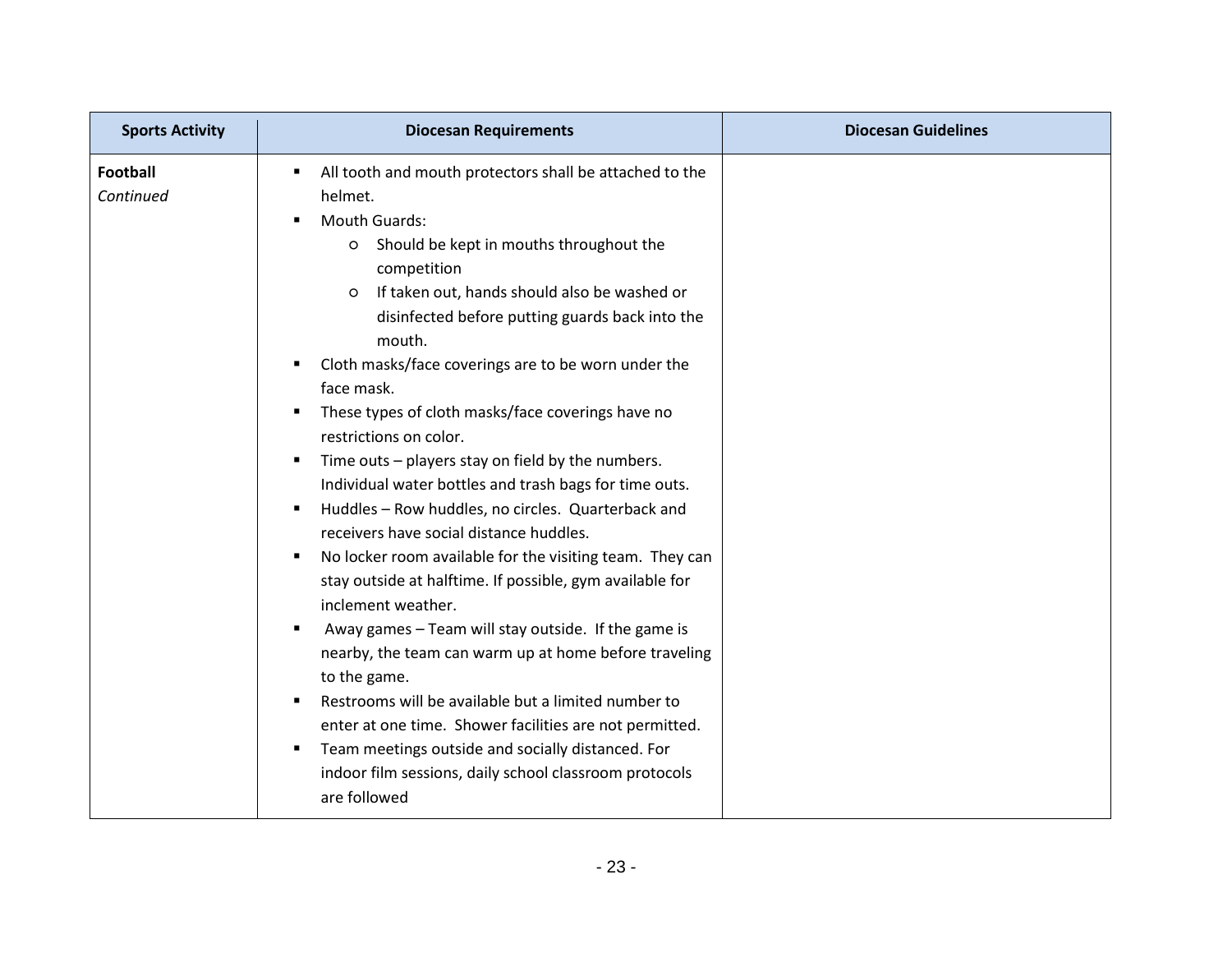<span id="page-23-0"></span>

| <b>Sports Activity</b> | <b>Diocesan Requirements</b>                                                                                                                                                                                                                                                                                                                                                                                                                                                                                                                                                                                                                                                                                                                                                                                                                                                                                                                                                                                                                                                                                                                                                                                                       | <b>Diocesan Guidelines</b> |
|------------------------|------------------------------------------------------------------------------------------------------------------------------------------------------------------------------------------------------------------------------------------------------------------------------------------------------------------------------------------------------------------------------------------------------------------------------------------------------------------------------------------------------------------------------------------------------------------------------------------------------------------------------------------------------------------------------------------------------------------------------------------------------------------------------------------------------------------------------------------------------------------------------------------------------------------------------------------------------------------------------------------------------------------------------------------------------------------------------------------------------------------------------------------------------------------------------------------------------------------------------------|----------------------------|
| <b>Soccer</b>          | Each athlete will be permitted two tickets for family<br>entry to games.<br>All soccer balls must be regularly and routinely cleaned.<br>Four balls should be available for rotation during games.<br>The home team must have ample sanitation supplies<br>positioned around the field and ensure the balls are<br>sanitized before the game, between each half (or<br>quarter if applicable) and as needed<br>Rosters are restricted to a limit of 24 players in uniform<br>٠<br>and participating in warm-ups and competition.<br>All non-uniformed team members who are not essential<br>to game management shall be seated in the bleachers<br>or general seating and able to socially distance from<br>other groups.<br>Only players on the roster and in uniform (maximum of<br>24) are permitted to warm up or be in the team area<br>before, during, or after the contest.<br>Ball Holders shall exercise social distance at all times.<br>٠<br>Players are to come dressed for practice/game<br>٠<br>No locker rooms or shower facilities can be used.<br>٠<br>Players bring own ball and water.<br>٠<br>Players not in the game must maintain social distancing.<br>No hugging, high fives, shaking hands or fist bumps. |                            |
|                        |                                                                                                                                                                                                                                                                                                                                                                                                                                                                                                                                                                                                                                                                                                                                                                                                                                                                                                                                                                                                                                                                                                                                                                                                                                    |                            |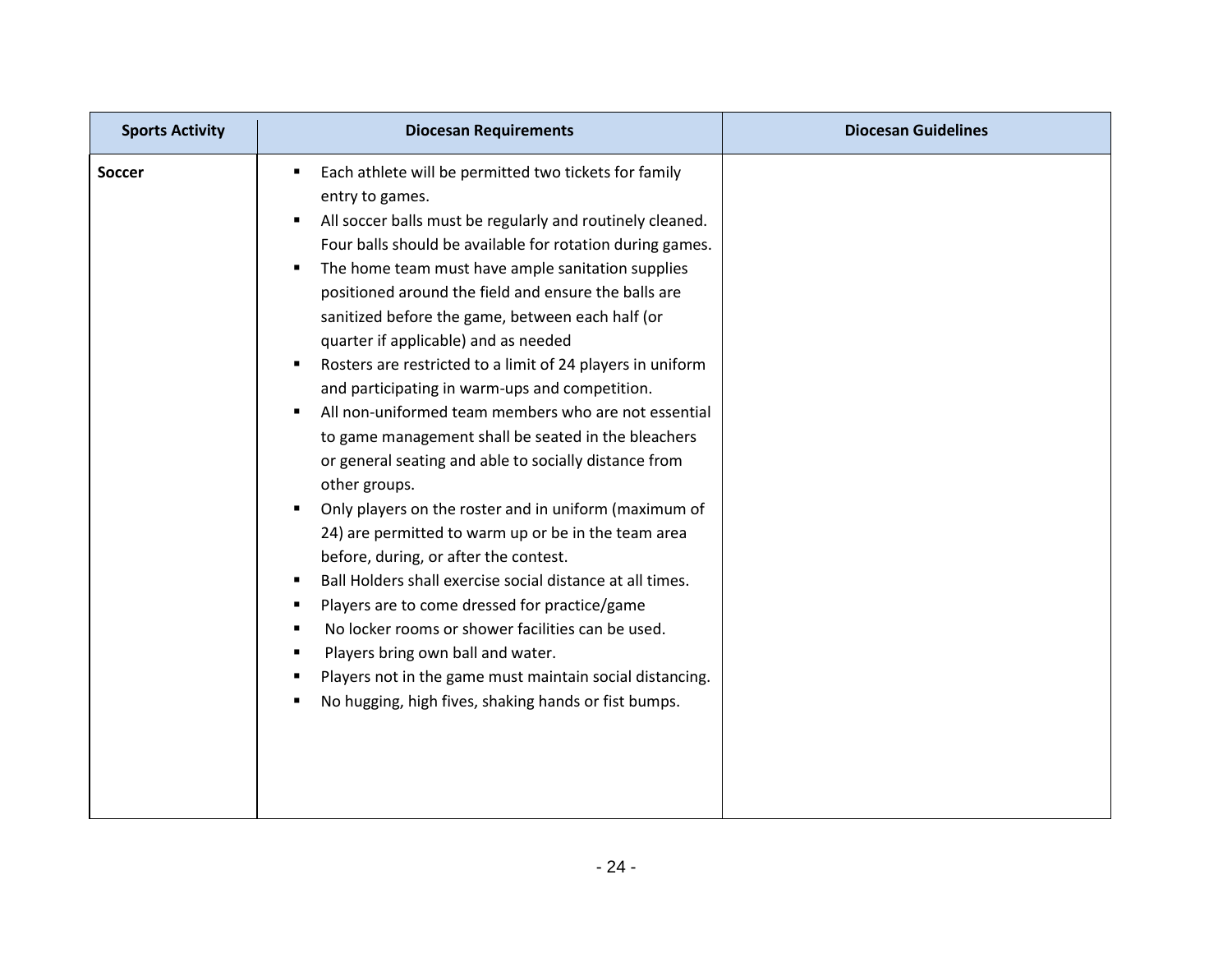<span id="page-24-0"></span>

| <b>Sports Activity</b> | <b>Diocesan Requirements</b>                                                                                                                                                                                                                                                                                                                                                                                                                                                                                                                                                                                                                                                                                                                                                                                                                                                                                                                                                                                                                                                                                                                                                                                                                                                                                                                                                       | <b>Diocesan Guidelines</b> |
|------------------------|------------------------------------------------------------------------------------------------------------------------------------------------------------------------------------------------------------------------------------------------------------------------------------------------------------------------------------------------------------------------------------------------------------------------------------------------------------------------------------------------------------------------------------------------------------------------------------------------------------------------------------------------------------------------------------------------------------------------------------------------------------------------------------------------------------------------------------------------------------------------------------------------------------------------------------------------------------------------------------------------------------------------------------------------------------------------------------------------------------------------------------------------------------------------------------------------------------------------------------------------------------------------------------------------------------------------------------------------------------------------------------|----------------------------|
| <b>Cross Country</b>   | Each athlete will be permitted two tickets for family<br>entry to hosted events.<br>Team entry is not to exceed 10 runners, the current<br>postseason roster limitation. Additional runners may be<br>allowed depending upon the decisions of meet<br>management.<br>Meet managers should transmit as much information as<br>п<br>possible electronically before the meet.<br>The use of team tents on site is not allowed. Open air<br>٠<br>tarps with space markers are permitted.<br>Numbers written on athletes are not permitted.<br>٠<br>No items (water bottles, clothing, etc.) are to be left at<br>٠<br>the starting line.<br>Athletes shall wear masks/face covering in the team<br>staging area, corral, and until the start of the race.<br>Runners may remove their mask/face covering when<br>called to the starting line by the starter.<br>Coaches are not allowed on the course.<br>٠<br>If spectators are allowed, there must be a restricted<br>٠<br>area at the finish that keeps spectators away so they do<br>not interfere with the "quick exit" of each athlete.<br>No spectators on the course.<br>٠<br>Meet results shall not be posted at the venue. All<br>٠<br>results are to be posted online or sent by email<br>Only one coach for the pre-contest meeting.<br>٠<br>Distribute awards in envelopes.<br>Mass award ceremonies shall be eliminated. |                            |
|                        |                                                                                                                                                                                                                                                                                                                                                                                                                                                                                                                                                                                                                                                                                                                                                                                                                                                                                                                                                                                                                                                                                                                                                                                                                                                                                                                                                                                    |                            |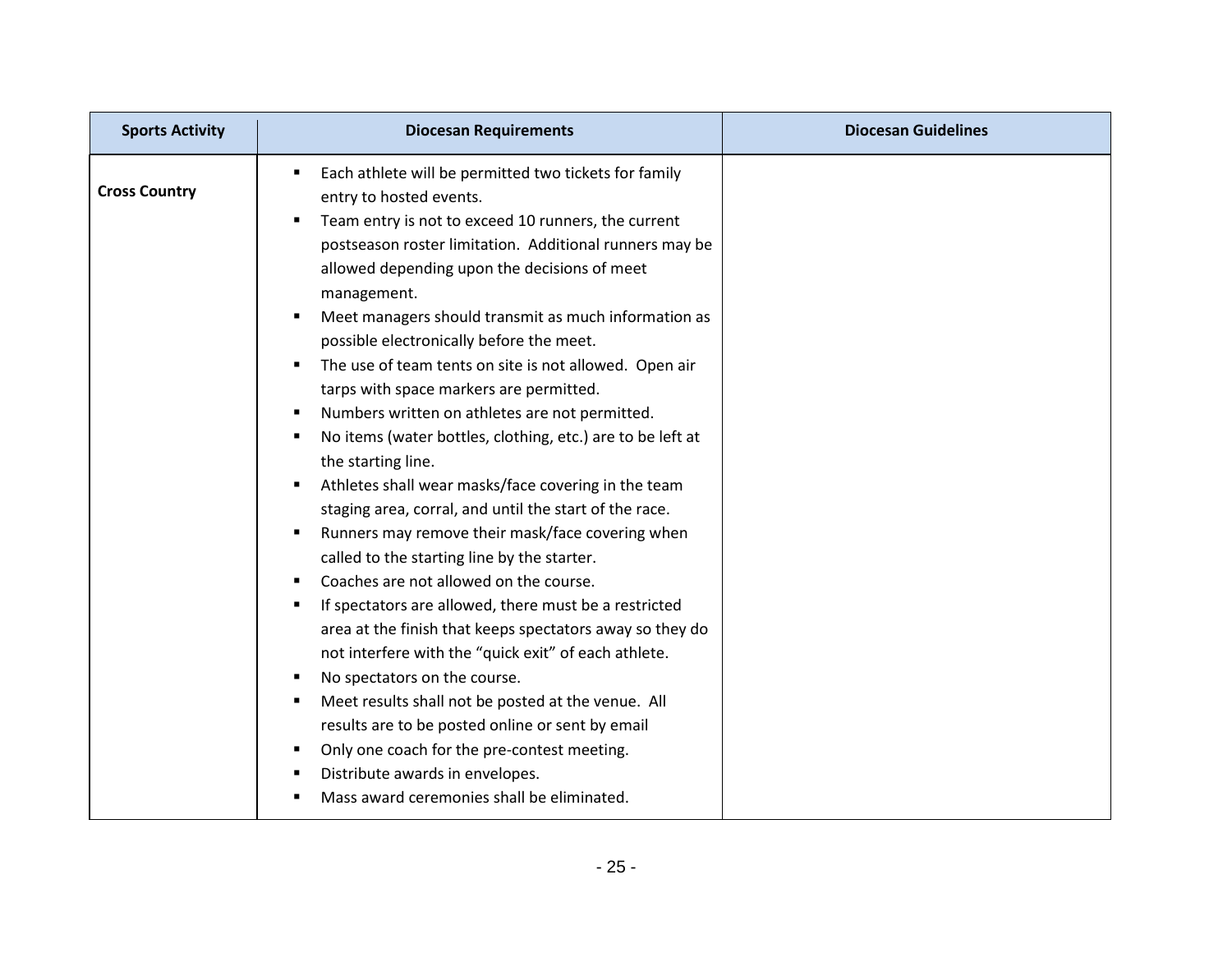<span id="page-25-0"></span>

| <b>Sports Activity</b> | <b>Diocesan Requirements</b>                                                                                                                                                                                                                                                                                                                                                                                                                                                                                                                                                                                                                                                                                                                                                                                                                                                                                                                                                                                                                                                                                                                                                                                                                                                                                                                                                      | <b>Diocesan Guidelines</b>                                                                                                                                                                                                                                                                                                                                 |
|------------------------|-----------------------------------------------------------------------------------------------------------------------------------------------------------------------------------------------------------------------------------------------------------------------------------------------------------------------------------------------------------------------------------------------------------------------------------------------------------------------------------------------------------------------------------------------------------------------------------------------------------------------------------------------------------------------------------------------------------------------------------------------------------------------------------------------------------------------------------------------------------------------------------------------------------------------------------------------------------------------------------------------------------------------------------------------------------------------------------------------------------------------------------------------------------------------------------------------------------------------------------------------------------------------------------------------------------------------------------------------------------------------------------|------------------------------------------------------------------------------------------------------------------------------------------------------------------------------------------------------------------------------------------------------------------------------------------------------------------------------------------------------------|
| <b>Basketball</b>      | Each athlete will be permitted two tickets for family<br>٠<br>entry to games (may be reduced depending on facility).<br>Locker rooms should not be used if safe distancing is not<br>٠<br>possible. If available, alternative dressing facilities for<br>game officials and teams that are large enough for social<br>distancing may be used. These rooms should be<br>cleaned and sanitized prior to arrival.<br>A minimum of 3 game balls are available for sanitation<br>and rotation.<br>Balls should be managed by competent individuals who<br>are capable of the rigors of keeping them sanitized<br>without game delay.<br>The ball must be switched as often as can efficiently<br>allow for sanitation and return. The ball must be<br>sanitized during time-outs and between quarters.<br>Rosters are restricted to a limit of 15 players in uniform<br>and participating in warm-ups and competition.<br>Allow for benches to be two rows deep, use lower level<br>bleachers, and extend to the baseline to maintain<br>distancing.<br>Maintain social distancing of 6 feet at all times while on<br>the sidelines.<br>Coaches must be masked at all times.<br>Players must wear masks on the sidelines. Masks may<br>only be removed for active play.<br>Players must bring their own water. It should be clearly<br>marked and remain at their assigned bench seat. | Digital ticketing should be used to eliminate<br>congregating and money exchanges at facility<br>entrances.<br>Live video streaming is encouraged for fans<br>who are unable to attend due to spectator<br>limitations.<br>When possible, use separate doors for entry<br>and exits.<br>When possible, use assigned seating for<br>visiting and home fans. |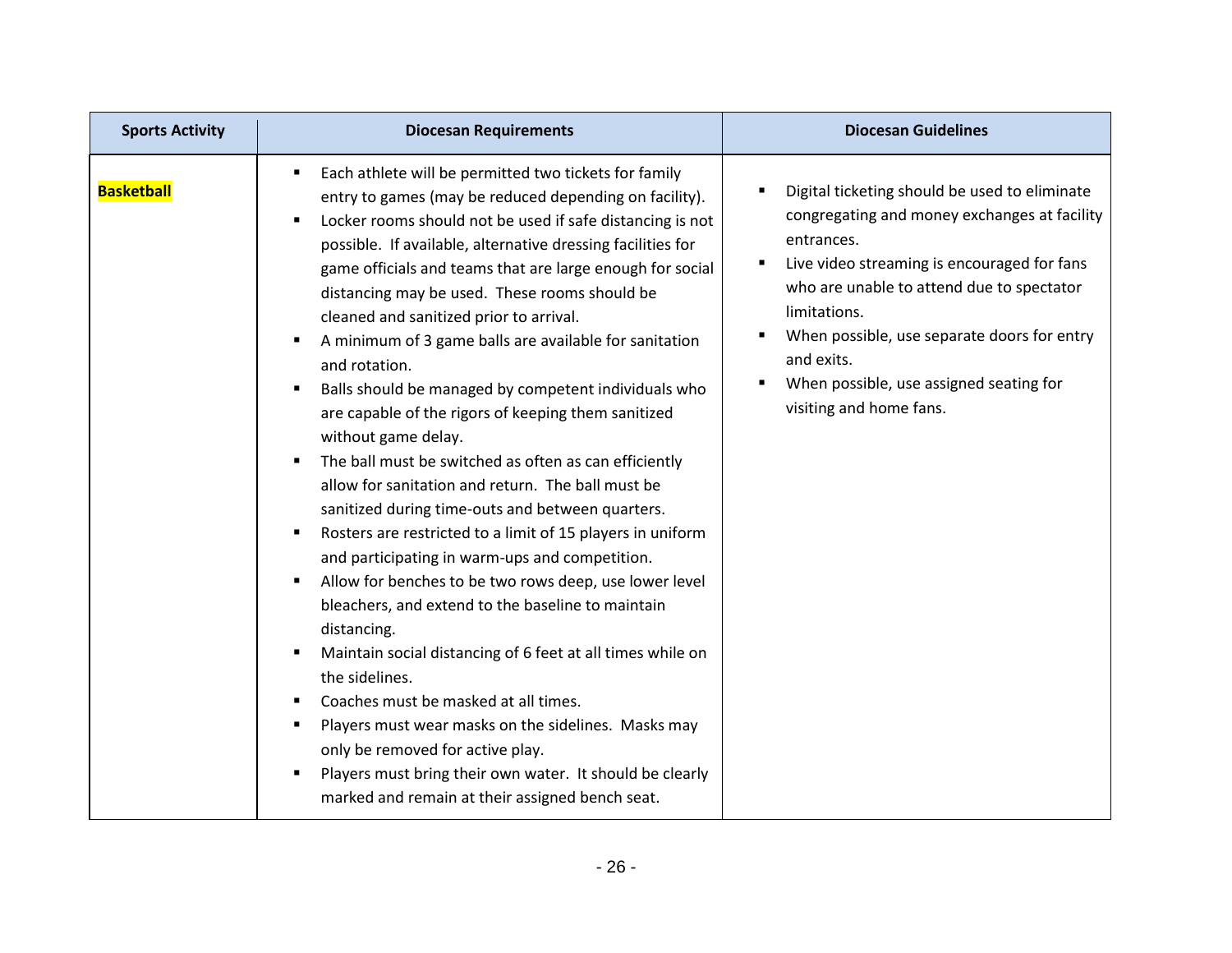| <b>Sports Activity</b>                                                              | <b>Diocesan Requirements</b>                                                                                                                                                                                                                                                                                                                                                                                                                                                                                                                                                                                                                                                                                     | <b>Diocesan Guidelines</b>                                                                                                                                                                                                                 |
|-------------------------------------------------------------------------------------|------------------------------------------------------------------------------------------------------------------------------------------------------------------------------------------------------------------------------------------------------------------------------------------------------------------------------------------------------------------------------------------------------------------------------------------------------------------------------------------------------------------------------------------------------------------------------------------------------------------------------------------------------------------------------------------------------------------|--------------------------------------------------------------------------------------------------------------------------------------------------------------------------------------------------------------------------------------------|
| <b>Basketball</b><br><b>Continued</b>                                               | Eliminate the jump ball and award the choice of first<br>possession of the ball to the team winning the coin toss,<br>called by the home team.<br>Limit contact between players when substituting.<br>All non-uniformed team members who are not essential<br>٠<br>to game management must be seated in the bleachers<br>or general seating and able to sit 6 feet distance.<br>Seat fans opposite team benches if possible.<br>All spectators in stands must be 6 feet distance from<br>other family units and wear masks.<br>No hugging, high-fives, shaking hands, or fist bumps.<br>п<br>Gyms must be cleared between each game.<br>٠<br>Spectators who arrive early will not be admitted.                   |                                                                                                                                                                                                                                            |
| <b>Basketball:</b><br><b>Additional</b><br><b>Elementary</b><br><b>Requirements</b> | Practices may begin the week of December 7 <sup>th</sup> .<br>Competitions may begin the week of January 4 <sup>th</sup> and<br>must conclude by March 14th.<br>Grades K-2 may resume basketball but play is restricted<br>to instructional or intramural only.<br>Grades 3-8 may resume basketball practices and<br>competitions adhering to the approved timelines. They<br>must follow all Diocesan requirements as well as KHSAA<br>protocols. (per the NKY Health Department)<br>Teams should be limited to students from the same<br>school and by grade level classes as much as possible.<br>At-home learners and homeschool students will not be<br>permitted on school teams for the 2020-2021 season. | If digital ticketing is not possible, consider<br>other options. This could include:<br>Season pass advance purchasing<br>$\circ$<br>Increasing league fees to cover<br>$\circ$<br>admission instead of spectators<br>paying at each game. |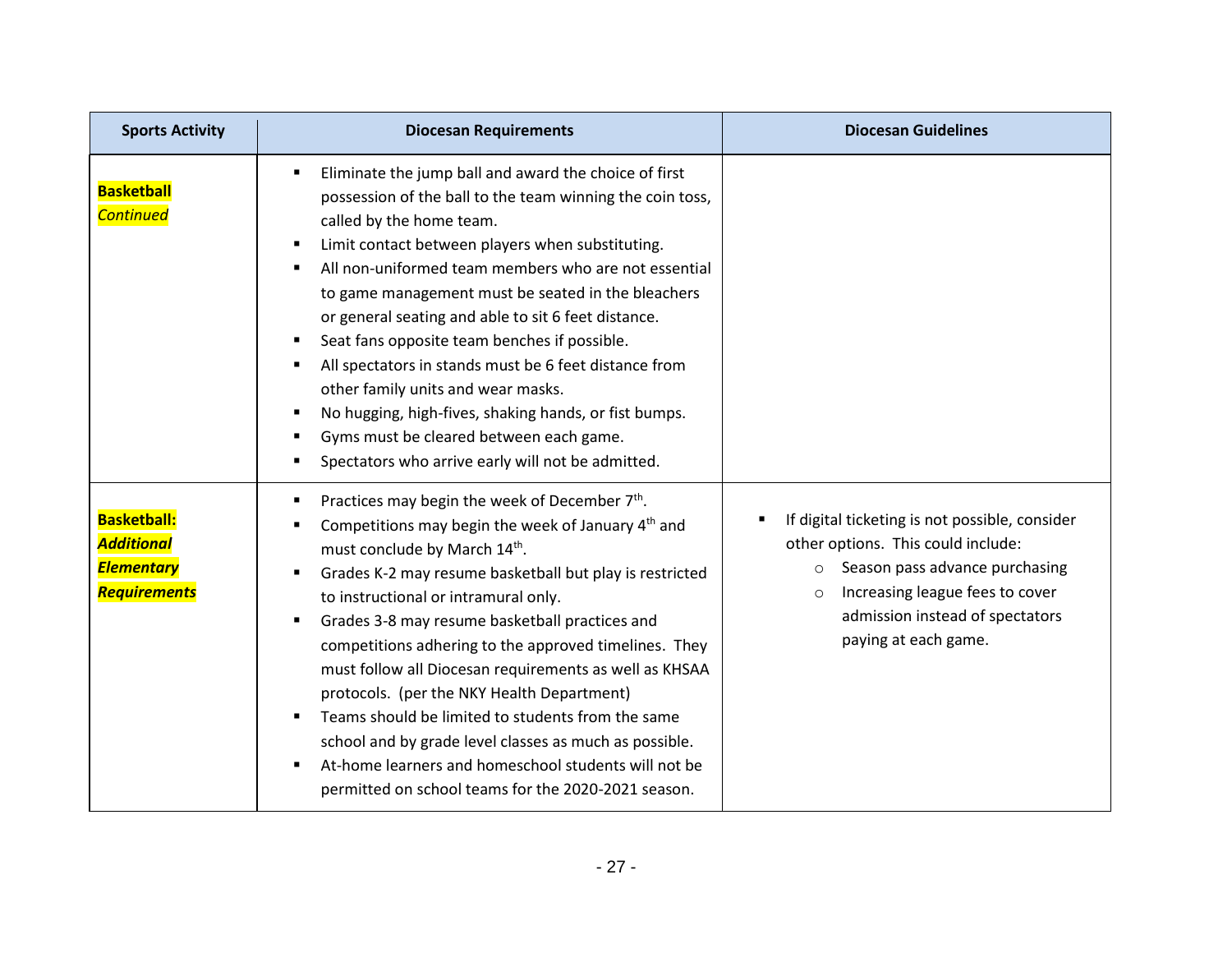<span id="page-27-0"></span>

| <b>Sports Activity</b>                                                       | <b>Diocesan Requirements</b>                                                                                                                                                                                                                                                                                                                                                                                                                                                                                                                                                                                                                                                                                                                                                                                                                                          | <b>Diocesan Guidelines</b>                                                                                                                                                                                                      |
|------------------------------------------------------------------------------|-----------------------------------------------------------------------------------------------------------------------------------------------------------------------------------------------------------------------------------------------------------------------------------------------------------------------------------------------------------------------------------------------------------------------------------------------------------------------------------------------------------------------------------------------------------------------------------------------------------------------------------------------------------------------------------------------------------------------------------------------------------------------------------------------------------------------------------------------------------------------|---------------------------------------------------------------------------------------------------------------------------------------------------------------------------------------------------------------------------------|
| <b>Basketball:</b><br><b>Additional</b><br><b>Elementary</b><br>Requirements | As much as possible, teams should only participate in<br>leagues sponsored by Diocese of Covington schools.<br>Competing in multiple leagues is discouraged.<br>Diocese of Covington schools may not host additional<br>tournaments. Only the end of season tournament for<br>regular league play may be held.<br>Students must wear masks entering and exiting the<br>gym. Masks may be removed during active play only.<br>Student athletes must have their temperature taken<br>upon entry to practices and games unless it is held<br>immediately after school.<br>Parents/spectators are not permitted in the facility<br>$\blacksquare$<br>during practices. At least two adults must be at<br>practices to meet the Safe Environment requirements.<br>If the team only has one coach then a Virtus trained and<br>compliant parent must stay for the practice. |                                                                                                                                                                                                                                 |
| <b>Contact Tracing</b>                                                       | Following a positive COVID-19 case, coaches and<br>٠<br>athletes will need to cooperate with the contact tracing<br>investigation.<br>Contact tracing will identify individuals who are deemed<br>close contacts to a positive case who will need to<br>quarantine for 14-days after the date of exposure.<br>In some cases, it may be determined that an entire<br>٠<br>team may have to quarantine or practices/games may<br>be delayed or canceled until the contact tracing<br>investigation is complete.                                                                                                                                                                                                                                                                                                                                                         | <b>Share Contact Tracing PDF</b><br>https://chfs.ky.gov/agencies/dph/covid19/CT<br>youractionmatters.pdf<br><b>Additional resources</b><br>https://www.cdc.gov/coronavirus/2019-<br>ncov/daily-life-coping/contact-tracing.html |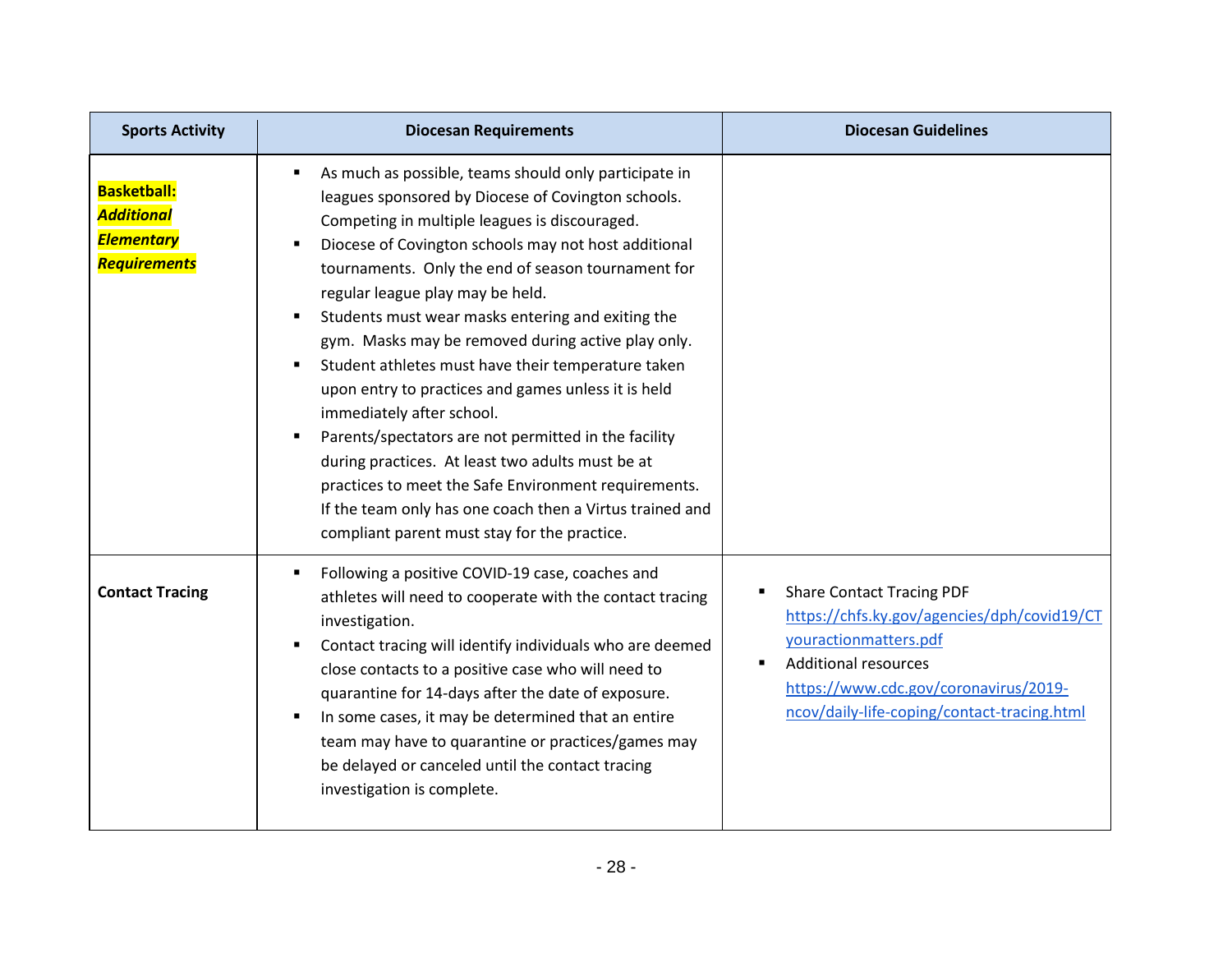<span id="page-28-0"></span>

### **INFECTION PROCEDURES**

<span id="page-28-1"></span>**Q1. What are the symptoms of COVID-19?** The Centers for Disease Control (CDC) has identified a wide-range of symptoms that can be mild to severe and symptoms may appear 2-14 days after exposure to the virus. People with the following symptoms may have COVID-19: fever (above 100.4°F), chills, shortness of breath, fatigue, muscle/body aches, headache, loss of taste or smell, sore throat, congestion or runny nose, nausea or vomiting, diarrhea and a new, uncontrolled cough that causes difficulty breathing. Follow this link to check you[r symptoms.](https://www.cdc.gov/coronavirus/2019-ncov/symptoms-testing/symptoms.html)

**Q2. What should a parent do if a child has illness symptoms?** If your child shows illness [symptoms](https://www.cdc.gov/coronavirus/2019-ncov/symptoms-testing/symptoms.html) that could be COVID-19, you should contact your doctor. Your doctor may ask that your child participate in a COVID-19 test. You must alert your school's main office and do not send your child to school. If the symptoms occur during the school day, your child will be immediately sent to the office and you will be contacted to pick your child up from school. Your child may return to school when he/she has been symptom and fever free for 24 hours without fever-reducing medication or your child's doctor has provided an alternative diagnosis.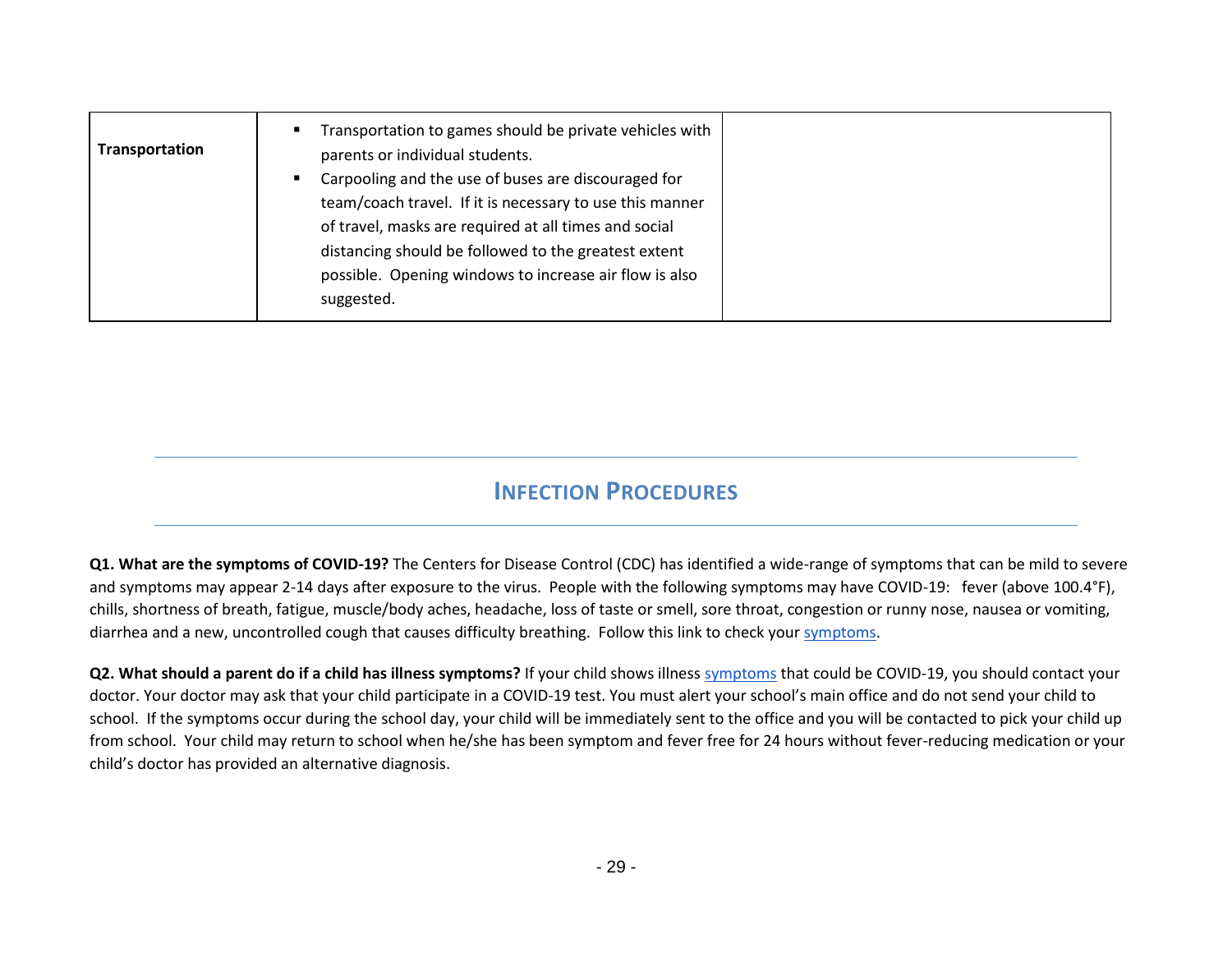**Q3. My child had COVID-19-like symptoms, but tested negative for COVID-19. When can he/she return to school?** If your child tested negative for COVID-19, but has another illness, your child may return to school when he/she has been fever and symptom free for 24 hours without fever reducing medication. A doctor's note will not be required for return.

**Q4. What should I do if my child tests positive for COVID-19?** You must contact your child's school immediately to report the positive case. You will need to provide details to the school principal to assist with contact tracing. This may include, but not be limited to: the date symptoms began, close contacts your child had with others, siblings (their school/grade levels), other activities, etc. This information will be used to determine if there were any close contacts in the school community who will need to quarantine. You should work with your child's primary care physician for treatment. Your child may not return to school until he/she has met the return to school requirements in Q5.

**Q5. When can a student return to school after receiving a positive COVID-19 test?** If a student tests positive for COVID-19, the student must isolate and not return to school until they have met CDC's [criteria to discontinue home isolation.](https://www.cdc.gov/coronavirus/2019-ncov/hcp/disposition-in-home-patients.html) This includes:

- 1. At least 10 days have passed since symptoms first appeared; and
- 2. At least 24 hours have passed since the last fever without the use of fever reducing medications; and
- 3. Other symptoms have improved.

**Q6. What should I do if another member of my household tests positive for COVID-19?** You must immediately contact your school's office to report the positive case. You will need to provide details to the school principal to assist with contact tracing. This may include, but not be limited to: who tested positive, the date symptoms began, close contacts with family or community members, children in the home (their school/grade levels), etc. This information will be used to determine if there were any close contacts in the school community who will need to quarantine. Your school will ask that your child quarantine for 14 days and monitor for symptoms. The 14 day quarantine will begin after the positive household member has recovered based on the criteria in question Q5 above. This means the quarantine period will be 24 days – 14 days beyond the 10 days needed for the positive household member to recover.

**Q7. What happens if my child's teacher tests positive for COVID-19?** Should any employee have COVID-19 symptoms or tests positive for COVID-19, we will follow the same protocols used for students. If your child's teacher becomes sick and is unable to work, your school will provide a substitute teacher.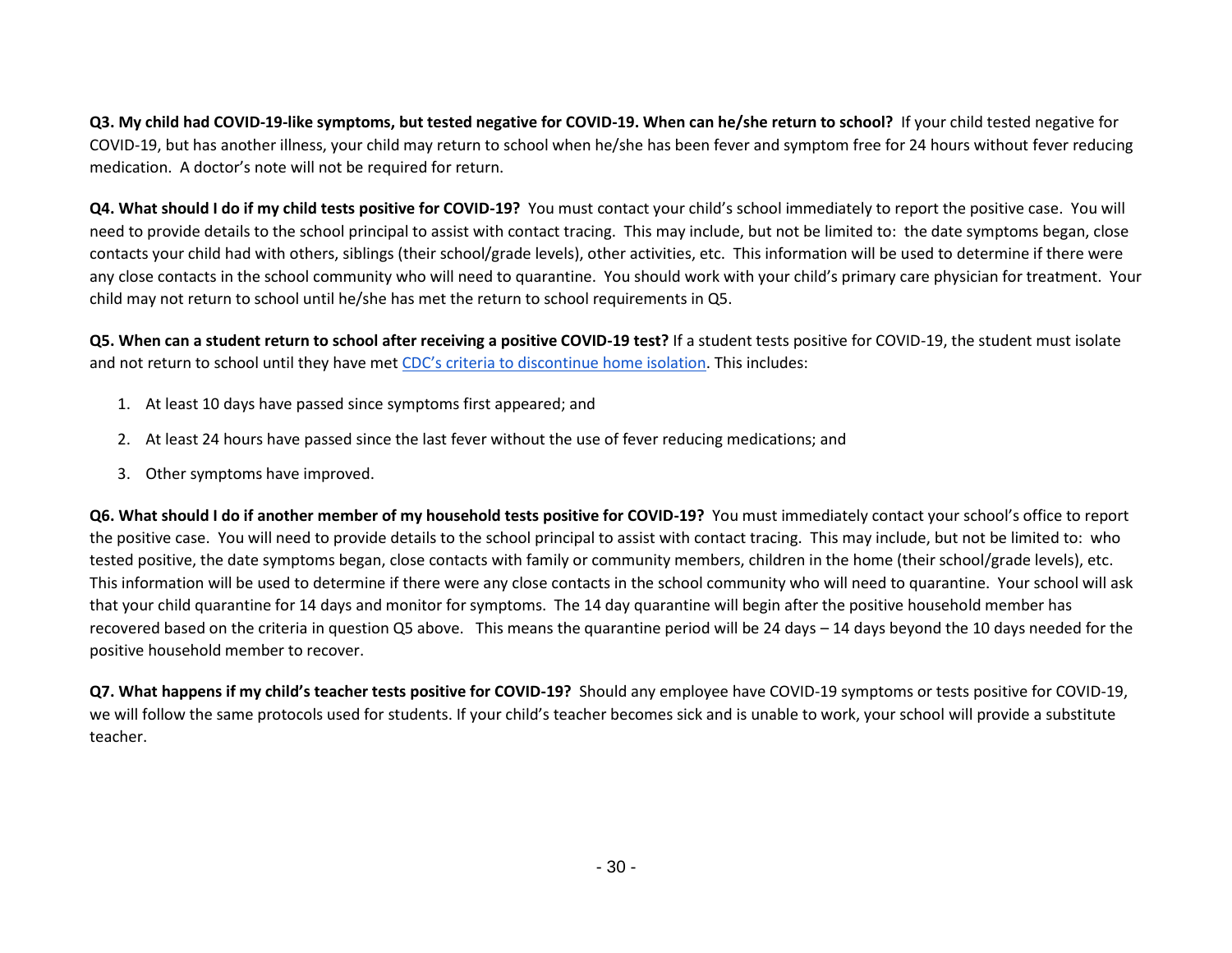**Q8. What happens if a student in my child's class tests positive for COVID-19?** Your school will make all parents aware that a student has tested positive for COVID-19. Contact tracing will be used to determine which students had close contact with the positive case. Students who are considered to be close contacts by the CDC/health department guidelines will need to begin a 14 day quarantine from the date of exposure, monitor for symptoms, and participate in at-home instruction. In some cases, it is possible that the entire class will be isolated at home for 14 days.

**Q9. I suspect someone in my household may have COVID-19, should I keep my children home from school?** Yes, if you suspect that someone in your household may have COVID-19 or is going to be tested for COVID-19 then all the household members should stay home and not attend school or other activities. The family members should remain isolated at home while awaiting the test results.

**Q10. I have been notified by the school or health department that my child has been a close contact to someone who tested positive for COVID-19. What does this mean?** When your child has been determined to be a close contact to someone who tested positive for COVID-19, this means your child may have been exposed to the virus. Since symptoms may appear 2-14 days after exposure, your child will need to quarantine at home and monitor for symptoms for 14 days after the exposure. During this time, the isolated child should remain at home, take daily temperature checks, and as much as possible remain in a separate room, use a separate bathroom and avoid eating meals with the family. Arrangements should be made with the school to participate in at-home instruction. If symptoms appear during this time, you should notify the school and your child's doctor. If no symptoms appear, your child may return to school at the end of the quarantine period.

**Q11. If my child has had a close contact with a positive case (outside of the household) and is required to quarantine, do my other children need to quarantine?** No, your other children will not need to isolate since they were not considered a close contact to the positive case. However, the child in quarantine should remain isolated at home as much as possible while monitoring for symptoms. If symptoms should appear in the isolated child or any household member, you must contact your child's school immediately for further guidance.

**Q12. Could my child's school building be closed due to COVID-19 this year?** At times, a school may need to close on short notice when we are notified about a positive case that has been at school. This may be necessary to carry out additional disinfecting or to allow time for school and health department officials to gain a better understanding of the COVID-19 situation and trace all potential contacts. While it is our goal to continue inperson instruction, the health and safety of our students, their families, and our staff are the first priority.

If you have additional questions please contact your school office or the Kentucky COVID-19 hotline at (800) 722-5725.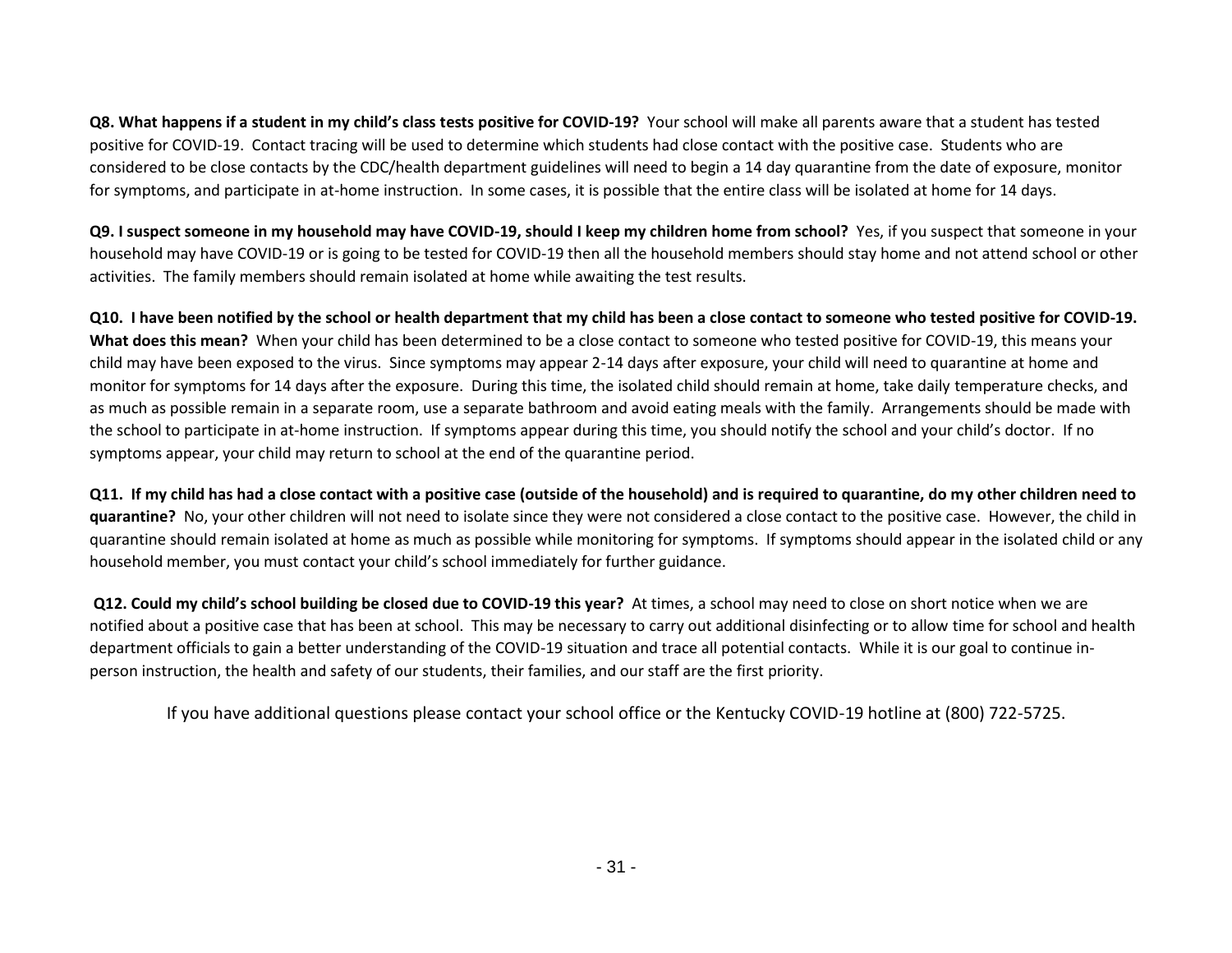## **CDC GUIDANCE ON EXPOSURE TO COVID-19**

#### <span id="page-31-0"></span>How is an exposure to COVID-19 determined?

After an individual tests positive for COVID-19, contact tracing will be used to determine whether or not other individuals may have been exposed to the virus. This will be conducted by the local health department and your child's school. Contact tracing will involve looking at all close contacts beginning 48 hours prior to the test or 48 hours prior to the onset of symptoms up to the last known contact with others. Any individual or group who is deemed a close contact to the positive COVID-19 case will be considered to have been exposed and will need to quarantine for 14 days and monitor for symptoms.

#### What counts as close contact?

- You were within 6 feet of someone who has COVID-19 for a total of 15 minutes or more (masked or unmasked)
- You provided care at home to someone who is sick with COVID-19
- You had direct physical contact with the person (hugged or kissed them)
- You shared eating or drinking utensils
- They sneezed, coughed, or somehow got respiratory droplets on you

#### If you have been exposed to someone with COVID-19 you must:

- Stay home for 14 days after your last contact with a person who has COVID-19
- Watch for fever (100.4◦F), cough, shortness of breath, or other symptoms of COVID-19
- If possible, stay away from others, especially people who are at higher risk for getting very sick from COVID-19

Note: People who have tested positive for COVID-19 do not need to quarantine or get tested again for up to 3 months as long as they do not develop symptoms again. People who develop symptoms again within 3 months of their first bout of COVID-19 may need to be tested again if there is no other cause identified for their symptoms.

For more information on possible exposure or how to quarantine visit[: https://www.cdc.gov/coronavirus/2019-ncov/if-you-are-sick/quarantine.html](https://www.cdc.gov/coronavirus/2019-ncov/if-you-are-sick/quarantine.html)